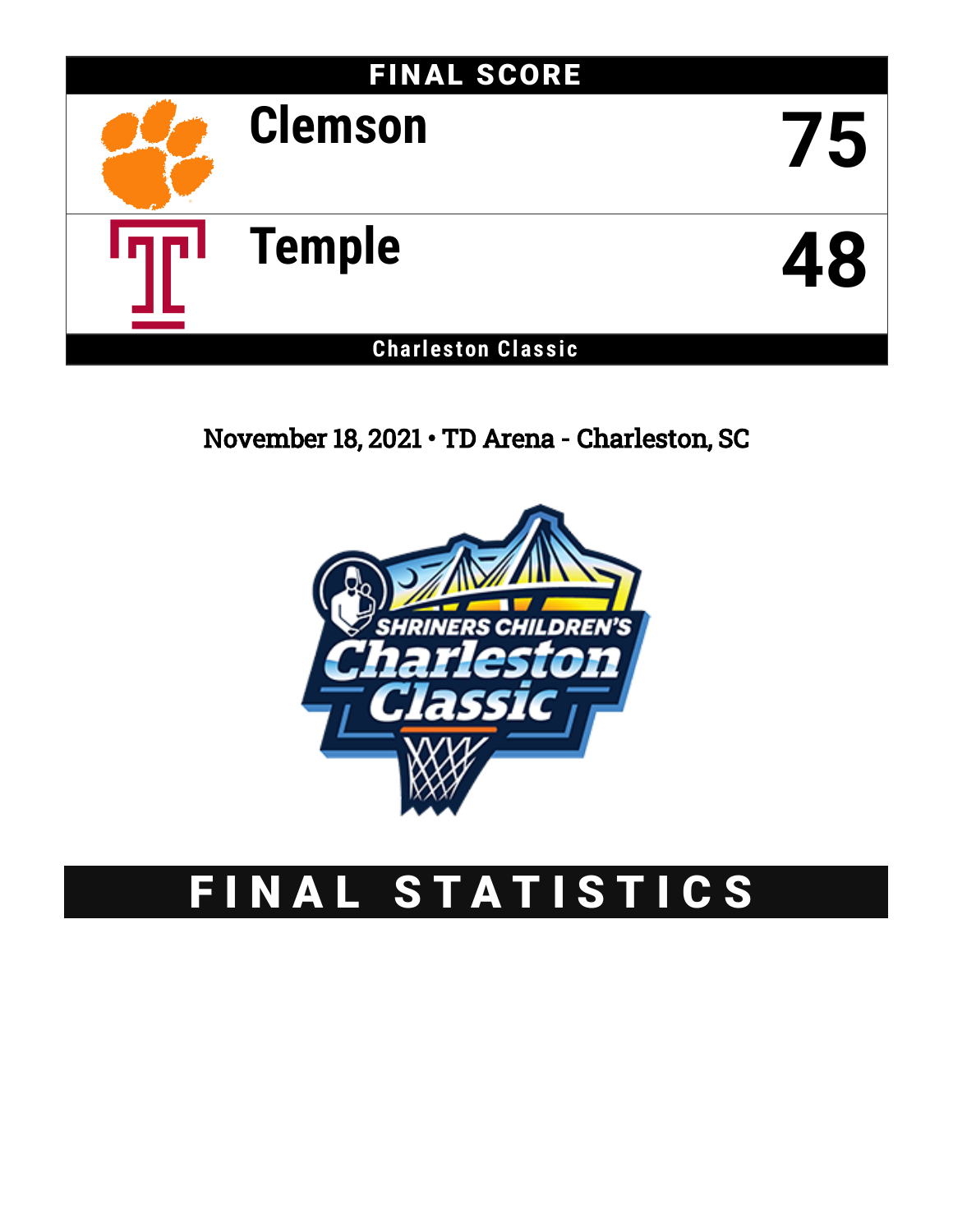# **Official Box Score Clemson vs Temple Game Totals -- Final Statistics November 18, 2021 at TD Arena - Charleston, SC**



# **Clemson 75**

| No. | Player                  | S | <b>Pts</b> | FG       | 3FG       | FT      | 0R             | DR.      | TR             | PF             | A  | TO           | <b>B</b> lk  | Stl      | Min            | $+/-$ |
|-----|-------------------------|---|------------|----------|-----------|---------|----------------|----------|----------------|----------------|----|--------------|--------------|----------|----------------|-------|
| 02  | DAWES, AL-AMIR          | G | 3          | $1 - 4$  | $1 - 3$   | $0-0$   | 0              | 4        | 4              |                | 3  | 3            | $\Omega$     | 0        | 29             | 22    |
| 04  | HONOR, NICK             | G | 19         | $7 - 7$  | $4 - 4$   | $1 - 1$ |                | 0        | 1              | $\mathbf{0}$   | 3  | 0            |              | 0        | 28             | 25    |
| 05  | <b>TYSON, HUNTER</b>    | F | 10         | $4 - 5$  | $2 - 2$   | $0 - 0$ | 0              | 3        | 3              | 2              | 0  | 0            | 0            | 2        | 29             | 22    |
| 13  | COLLINS, DAVID          | G |            | $2 - 7$  | $0 - 0$   | $3 - 4$ | $\overline{2}$ | 7        | 9              | $\overline{2}$ | 3  | 2            | $\Omega$     | 2        | 25             | 25    |
| 24  | HALL, PJ                | F | 13         | $6 - 11$ | $1 - 4$   | $0-0$   | 0              | 2        | $\overline{2}$ | 0              | 3  | 0            |              | 0        | 20             | 18    |
| 01  | <b>SCHIEFFELIN, IAN</b> | F | 5          | $2 - 4$  | $1 - 1$   | $0 - 0$ | 0              | 1        | 1              | 1              | 0  | $\Omega$     | 0            | 1        | 9              | 6     |
| 03  | HUNTER, CHASE           | G | 6          | $3 - 8$  | $0 - 2$   | $0-0$   |                |          | 2              | 3              | 3  | 2            | 0            |          | 22             | 5     |
| 10  | MIDDLEBROOKS, BEN       | C | $\Omega$   | $0 - 0$  | $0 - 0$   | $0 - 0$ | 1              | 1        | $\overline{2}$ | $\Omega$       | 0  | 0            | 0            | $\Omega$ | 3              | 4     |
| 11  | FOX, PARKER             | G | 0          | $0 - 0$  | $0 - 0$   | $0-0$   | 0              | 1        | 1              | 0              | 0  | $\mathbf{0}$ | 0            | 0        | $\overline{2}$ | 2     |
| 12  | <b>HEMENWAY, ALEX</b>   | G | 6          | $2 - 5$  | $2 - 5$   | $0 - 1$ | 0              | 2        | 2              | 1              | 0  | 1            | $\Omega$     | $\Omega$ | 12             | 0     |
| 14  | <b>FOSTER, DEVIN</b>    | G | $\Omega$   | $0 - 0$  | $0 - 0$   | $0-0$   | 0              | $\Omega$ | $\Omega$       | 0              | 0  | $\Omega$     | 0            | 0        | 1              | 2     |
| 33  | <b>BOHANNON, NAZ</b>    | F | 6          | $3 - 4$  | $0 - 0$   | $0 - 0$ | $\mathbf 1$    | 1        | $\overline{2}$ |                |    | $\Omega$     | 0            | $\Omega$ | 18             | 4     |
|     | TEAM                    |   |            |          |           |         | 0              | ٠        |                | $\Omega$       |    | 1            |              |          |                |       |
|     | <b>TOTALS</b>           |   |            | 75 30-55 | $11 - 21$ | $4 - 6$ | 6              | 24       | 30             | 11             | 16 | 9            | $\mathbf{2}$ | 6        | 199            |       |
|     |                         |   |            |          |           |         |                |          |                |                |    |              |              |          |                |       |

| <b>Shooting By Period</b><br>Period | FG        | FG%   | 3FG       | 3FG%  | FТ      | FT%   |
|-------------------------------------|-----------|-------|-----------|-------|---------|-------|
| 1st Half                            | 14-26     | 54%   | 7-11      | 64%   | $3-3$   | 100%  |
| 2nd Half                            | $16-29$   | 55%   | $4 - 10$  | 40%   | $1 - 3$ | 33%   |
| Game                                | $30 - 55$ | 54.5% | $11 - 21$ | 52.4% | 4-6     | 66.7% |

*Deadball Rebounds:* 0,1 *Last FG:* 2nd-01:03 *Biggest Run:* 14-0 *Largest lead:* By 27 at 2nd-01:03 *Technical Fouls:* None.

# **Temple 48**

| No. | Player                    | S  | Pts           | FG       | 3FG      | FТ      | OR             | DR             | TR             | PF            | А | TO       | <b>B</b> lk | Stl      | Min | $+/-$ |
|-----|---------------------------|----|---------------|----------|----------|---------|----------------|----------------|----------------|---------------|---|----------|-------------|----------|-----|-------|
| 00  | <b>BATTLE, KHALIF</b>     | G  | 4             | 2-7      | $0 - 4$  | $0 - 0$ | 0              |                |                | 3             |   | 3        | 0           |          | 28  | $-25$ |
| 01  | DUNN, DAMIAN              | G  | 13            | $4 - 12$ | $1 - 3$  | $4 - 4$ | 1              | 6              |                |               | 0 | 0        | 0           | 0        | 30  | $-25$ |
| 03  | TOLBERT, SAGE             | F  |               | $3-6$    | $0 - 1$  | $1 - 1$ | $\overline{2}$ | 3              | 5              | 0             |   |          | 0           | 0        | 30  | -13   |
| 10  | <b>FORRESTER, JAKE</b>    | F. | 2             | $1 - 1$  | $0 - 0$  | $0 - 0$ |                |                | $\overline{2}$ |               | 0 | $\Omega$ | $\Omega$    | $\Omega$ | 14  | -8    |
| 25  | <b>WILLIAMS, JEREMIAH</b> | G  | 4             | $2 - 2$  | $0 - 0$  | $0 - 2$ | $\Omega$       |                |                |               |   | 4        | 0           | 0        | 21  | $-19$ |
| 02  | <b>WHITE, JAHLIL</b>      | G  | 0             | $0 - 4$  | $0 - 3$  | $0 - 0$ | $\Omega$       | 3              | 3              | $\mathcal{P}$ | 0 |          | 0           |          | 12  | $-4$  |
| 04  | <b>MILLER, HYSIER</b>     | G  | 0             | $0 - 1$  | $0 - 0$  | $0 - 0$ | 0              | 0              | 0              | 0             | 0 | 1        | 0           | 0        | 3   | $-2$  |
| 11  | <b>JOURDAIN, NICK</b>     | F  | $\mathcal{P}$ | $1 - 3$  | $0 - 2$  | $0 - 0$ | $\overline{2}$ | $\overline{2}$ | 4              |               |   |          | 5           | 2        | 19  | $-16$ |
| 13  | STRICKLAND, TAI           | G  | 16            | $6 - 14$ | $3-6$    | $1 - 2$ | 2              | 0              | 2              |               |   | 2        | 0           | 2        | 19  | -9    |
| 21  | OKPOMO, EMMANUEL          | C  | 0             | $0 - 1$  | $0 - 0$  | $0 - 0$ |                | 0              |                | $\mathcal{P}$ | 0 |          |             | 0        | 7   | $-11$ |
| 23  | ADEMOKOYA, QUINCY         | G  | 0             | $0 - 0$  | $0 - 0$  | $0 - 0$ | $\Omega$       | $\Omega$       | $\Omega$       | 0             | 0 | 0        | 0           | $\Omega$ | 2   | $-2$  |
| 24  | HICKS, ZACH               | F  | 0             | $0 - 2$  | $0 - 1$  | $0 - 0$ | $\Omega$       | 2              | $\overline{2}$ |               | 3 | $\Omega$ | 0           | $\Omega$ | 14  | $-1$  |
|     | TEAM                      |    |               |          |          |         |                | 2              | 3              | $\Omega$      |   | $\Omega$ |             |          |     |       |
|     | <b>TOTALS</b>             |    | 48            | 19-53    | $4 - 20$ | $6-9$   | 10             | 21             | 31             | 13            | 8 | 14       | 6           | 6        | 199 |       |

| Game                                | 19-53    | 35.8% | 4-20   | 20.0%      | $6-9$ | 66.7% |
|-------------------------------------|----------|-------|--------|------------|-------|-------|
| 2nd Half                            | $9 - 24$ | 38%   | 1-7    | 14%        | $3-3$ | 100%  |
| 1st Half                            | 10-29    | 34%   | $3-13$ | <b>23%</b> | $3-6$ | 50%   |
| <b>Shooting By Period</b><br>Period | FG       | FG%   | 3FG    | 3FG%       | FТ    | FT%   |

*Deadball Rebounds:* 2,0 *Last FG:* 2nd-01:28 *Biggest Run:* 6-0 *Largest lead:* By 4 at 1st-18:27 *Technical Fouls:* None.

| Game Notes:                                                               | <b>Score</b>                             | 1st | 2 <sub>nd</sub> | тот | <b>Points</b>     | <b>CLE</b>     | TEM            |
|---------------------------------------------------------------------------|------------------------------------------|-----|-----------------|-----|-------------------|----------------|----------------|
| Officials: John Higgins, Gerry Pollard, Antinio Petty<br>Attendance: 3639 | <b>CLE</b>                               | 38  | 37              | 75  | In the Paint      | 28             | 22             |
|                                                                           | TEM                                      | 26  | 22              | 48  | Off Turns         |                |                |
| Start Time: 04:29 PM ET                                                   |                                          |     |                 |     | 2nd Chance        |                |                |
| End Time: 06:09 PM ET<br>Game Duration: 1:40                              | CLE led for 33:20. TEM led for 5:19.     |     |                 |     | <b>Fast Break</b> |                |                |
| Neutral Court:                                                            | Game was tied for 1:06.<br>Times tied: 2 |     | Lead Changes: 3 |     | Bench             | 23             | 18             |
|                                                                           |                                          |     |                 |     | Per Poss          | 1.293<br>32/58 | 0.814<br>22/59 |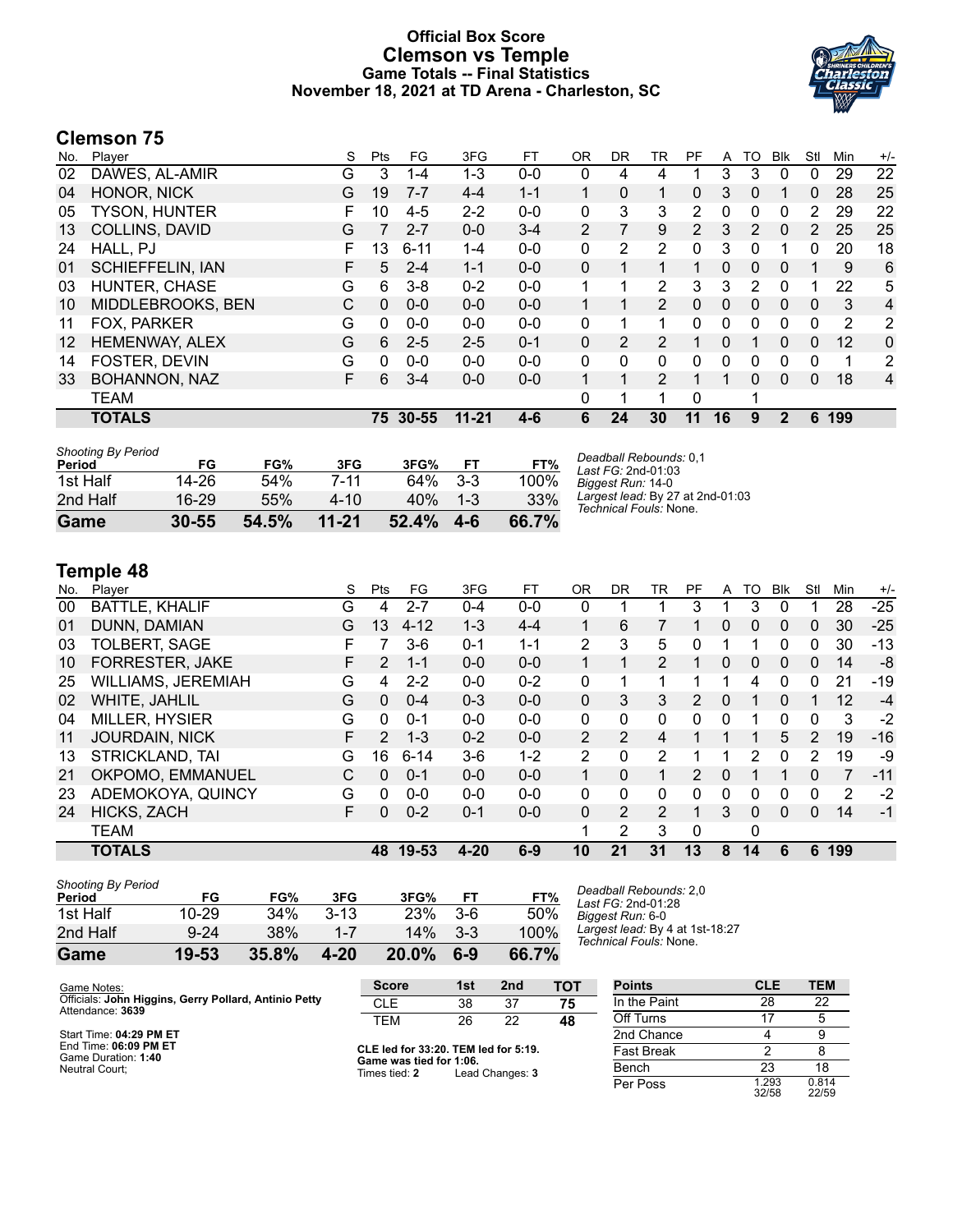## **Official Box Score Clemson vs Temple First Half Statistics Only November 18, 2021 at TD Arena - Charleston, SC**



# **Clemson 38**

| No. | Plaver                  | S | <b>Pts</b>     | <b>FG</b> | 3FG      | <b>FT</b> | <b>OR</b> | <b>DR</b> | TR           | <b>PF</b> | A  | TO       | <b>B</b> lk | Stl         | <b>Min</b>  | $+/-$ |
|-----|-------------------------|---|----------------|-----------|----------|-----------|-----------|-----------|--------------|-----------|----|----------|-------------|-------------|-------------|-------|
| 02  | DAWES, AL-AMIR          | G | 0              | $0 - 0$   | $0 - 0$  | $0 - 0$   | 0         | 4         | 4            |           | 2  | 3        | 0           | 0           | 17          | 9     |
| 04  | HONOR, NICK             | G | 14             | $5 - 5$   | $3 - 3$  | $1 - 1$   | 0         | 0         | $\Omega$     | 0         | 3  | 0        | 0           | 0           | 16          | 15    |
| 05  | TYSON, HUNTER           | F | 3              | $1 - 2$   | $1 - 1$  | $0-0$     | 0         | 2         | 2            |           | 0  | 0        | 0           | 2           | 15          | 12    |
| 13  | COLLINS, DAVID          | G | 4              | $1 - 4$   | $0 - 0$  | $2 - 2$   |           | 5         | 6            |           | 3  | 2        | 0           |             | 12          | 12    |
| 24  | HALL, PJ                | F | 9              | $4-6$     | $1 - 3$  | $0 - 0$   | 0         | 0         | 0            | $\Omega$  | 2  | 0        |             | 0           | 14          | 7     |
| 01  | <b>SCHIEFFELIN, IAN</b> | F | 3              | $1 - 3$   | $1 - 1$  | $0 - 0$   | 0         | 0         | $\mathbf{0}$ | 0         | 0  | 0        | $\Omega$    | 0           | 4           | 6     |
| 03  | HUNTER, CHASE           | G | 0              | $0 - 1$   | $0 - 0$  | $0 - 0$   | 0         | 1         | 1            | 1         | 0  | 1        | 0           | $\mathbf 0$ | 8           | 0     |
| 10  | MIDDLEBROOKS, BEN       | С | 0              | $0 - 0$   | $0 - 0$  | $0 - 0$   | 0         | 0         | $\mathbf{0}$ | $\Omega$  | 0  | $\Omega$ | 0           | 0           | $\Omega$    | 0     |
| 11  | FOX, PARKER             | G | 0              | $0 - 0$   | $0 - 0$  | $0-0$     | 0         | $\Omega$  | $\mathbf{0}$ | $\Omega$  | 0  | $\Omega$ | 0           | $\Omega$    | $\mathbf 0$ | 0     |
| 12  | <b>HEMENWAY, ALEX</b>   | G | 3              | $1 - 3$   | $1 - 3$  | $0 - 0$   | 0         | 1         |              |           | 0  | $\Omega$ | 0           | 0           | 6           | 0     |
| 14  | FOSTER, DEVIN           | G | 0              | $0 - 0$   | $0 - 0$  | $0 - 0$   | 0         | $\Omega$  | 0            | $\Omega$  | 0  | $\Omega$ | 0           | 0           | 0           | 0     |
| 33  | <b>BOHANNON, NAZ</b>    | F | $\overline{2}$ | $1 - 2$   | $0 - 0$  | $0 - 0$   | 0         | 0         | $\Omega$     | $\Omega$  |    | $\Omega$ | 0           | $\Omega$    |             | $-1$  |
|     | <b>TEAM</b>             |   |                |           |          |           | 0         | $\Omega$  | 0            | $\Omega$  |    | $\Omega$ |             |             |             |       |
|     | <b>TOTALS</b>           |   | 38             | $14 - 26$ | $7 - 11$ | $3 - 3$   |           | 13        | 14           | 5         | 11 | 6        |             | 3           | 100         |       |

| <b>Shooting By Period</b><br>Period | FG        | FG%   | 3FG       | 3FG%  |         | FT%   | Deadball Rebounds: 0.1<br>Last FG Half: CLE 2nd-01:03 |
|-------------------------------------|-----------|-------|-----------|-------|---------|-------|-------------------------------------------------------|
| 1st Half                            | 14-26     | 54%   | 7-11      | 64%   | $3 - 3$ | 100%  |                                                       |
| Game                                | $30 - 55$ | 54.5% | $11 - 21$ | 52.4% | $4-6$   | 66.7% |                                                       |

# **Temple 26**

| No. | Player                    | S | <b>Pts</b> | <b>FG</b> | 3FG      | <b>FT</b> | <b>OR</b>    | D <sub>R</sub> | TR           | <b>PF</b> | A        | TO | <b>Blk</b>   | Stl          | Min | $+/-$       |
|-----|---------------------------|---|------------|-----------|----------|-----------|--------------|----------------|--------------|-----------|----------|----|--------------|--------------|-----|-------------|
| 00  | <b>BATTLE, KHALIF</b>     | G | 2          | $1 - 5$   | $0 - 3$  | $0 - 0$   | 0            |                |              | 2         |          |    | 0            |              | 16  | $-15$       |
| 01  | DUNN, DAMIAN              | G | 7          | $2 - 8$   | $1 - 3$  | $2 - 2$   | 1            | 5              | 6            |           | 0        | 0  | $\mathbf{0}$ | 0            | 18  | -9          |
| 03  | <b>TOLBERT, SAGE</b>      | F | 2          | $1 - 3$   | $0 - 1$  | $0 - 0$   | 1            |                | 2            | 0         | 1        | 0  | 0            | 0            | 15  | -6          |
| 10  | <b>FORRESTER, JAKE</b>    | F | 0          | $0 - 0$   | $0 - 0$  | $0 - 0$   |              |                | 2            |           | 0        | 0  | $\Omega$     | 0            | 11  | $-3$        |
| 25  | <b>WILLIAMS, JEREMIAH</b> | G | 4          | $2 - 2$   | $0 - 0$  | $0 - 2$   | 0            | 0              | $\Omega$     | 0         | 0        | 3  | $\mathbf{0}$ | $\Omega$     | 11  | -8          |
| 02  | <b>WHITE, JAHLIL</b>      | G | 0          | $0 - 0$   | $0 - 0$  | $0 - 0$   | $\Omega$     | $\Omega$       | $\Omega$     |           | $\Omega$ | 0  | $\mathbf{0}$ |              | 3   | $-2$        |
| 04  | <b>MILLER, HYSIER</b>     | G | 0          | $0 - 0$   | $0 - 0$  | $0 - 0$   | 0            | 0              | $\mathbf{0}$ | 0         | 0        | 0  | 0            | 0            | 0   | 0           |
| 11  | <b>JOURDAIN, NICK</b>     | F | 0          | $0 - 1$   | $0 - 1$  | $0 - 0$   | $\mathbf{0}$ | $\overline{2}$ | 2            | 0         | $\Omega$ | 0  | 3            | $\mathbf{0}$ | 8   | -8          |
| 13  | STRICKLAND, TAI           | G | 11         | $4 - 9$   | $2 - 5$  | $1 - 2$   | 1            | 0              |              |           | 0        | 1  | $\Omega$     | 2            | 9   | $-4$        |
| 21  | OKPOMO, EMMANUEL          | C | 0          | $0 - 1$   | $0 - 0$  | $0 - 0$   |              | 0              |              |           | 0        |    |              | 0            | 3   | $-5$        |
| 23  | ADEMOKOYA, QUINCY         | G | 0          | $0 - 0$   | $0 - 0$  | $0 - 0$   | 0            | 0              | $\Omega$     | 0         | 0        | 0  | 0            | 0            | 0   | 0           |
| 24  | HICKS, ZACH               | F | 0          | $0 - 0$   | $0 - 0$  | $0 - 0$   | $\Omega$     |                |              |           | 1        | 0  | $\Omega$     | $\Omega$     | 6   | $\mathbf 0$ |
|     | <b>TEAM</b>               |   |            |           |          |           |              | 0              |              | $\Omega$  |          | 0  |              |              |     |             |
|     | <b>TOTALS</b>             |   | 26.        | $10 - 29$ | $3 - 13$ | $3 - 6$   | 6            | 11             | 17           | 8         | 3        | 6  | 4            | 4            | 100 |             |
|     |                           |   |            |           |          |           |              |                |              |           |          |    |              |              |     |             |

| <b>Shooting By Period</b><br>Period | FG        | FG%   | 3FG      | 3FG%  | FT    | FT%   | Deadball Rebounds: 2,0<br>Last FG Half: TEM 2nd-01:28 |
|-------------------------------------|-----------|-------|----------|-------|-------|-------|-------------------------------------------------------|
| 1st Half                            | $10 - 29$ | 34%   | $3-13$   | 23%   | $3-6$ | 50%   |                                                       |
| Game                                | 19-53     | 35.8% | $4 - 20$ | 20.0% | 6-9   | 66.7% |                                                       |

Game Notes: Officials: **John Higgins, Gerry Pollard, Antinio Petty** Attendance: **3639** Start Time: **04:29 PM ET** End Time: **06:09 PM ET** Game Duration: **1:40** Neutral Court; **Score 1st 2nd TOT** CLE 38 37 **75** TEM 26 22 **48 Points (This Period) CLE TEM** In the Paint 8 8 Off Turns 5 5 5 2nd Chance 0 1 Fast Break 0 4 Bench 8 11 Per Poss 1.188<br>16/32 0.839 12/31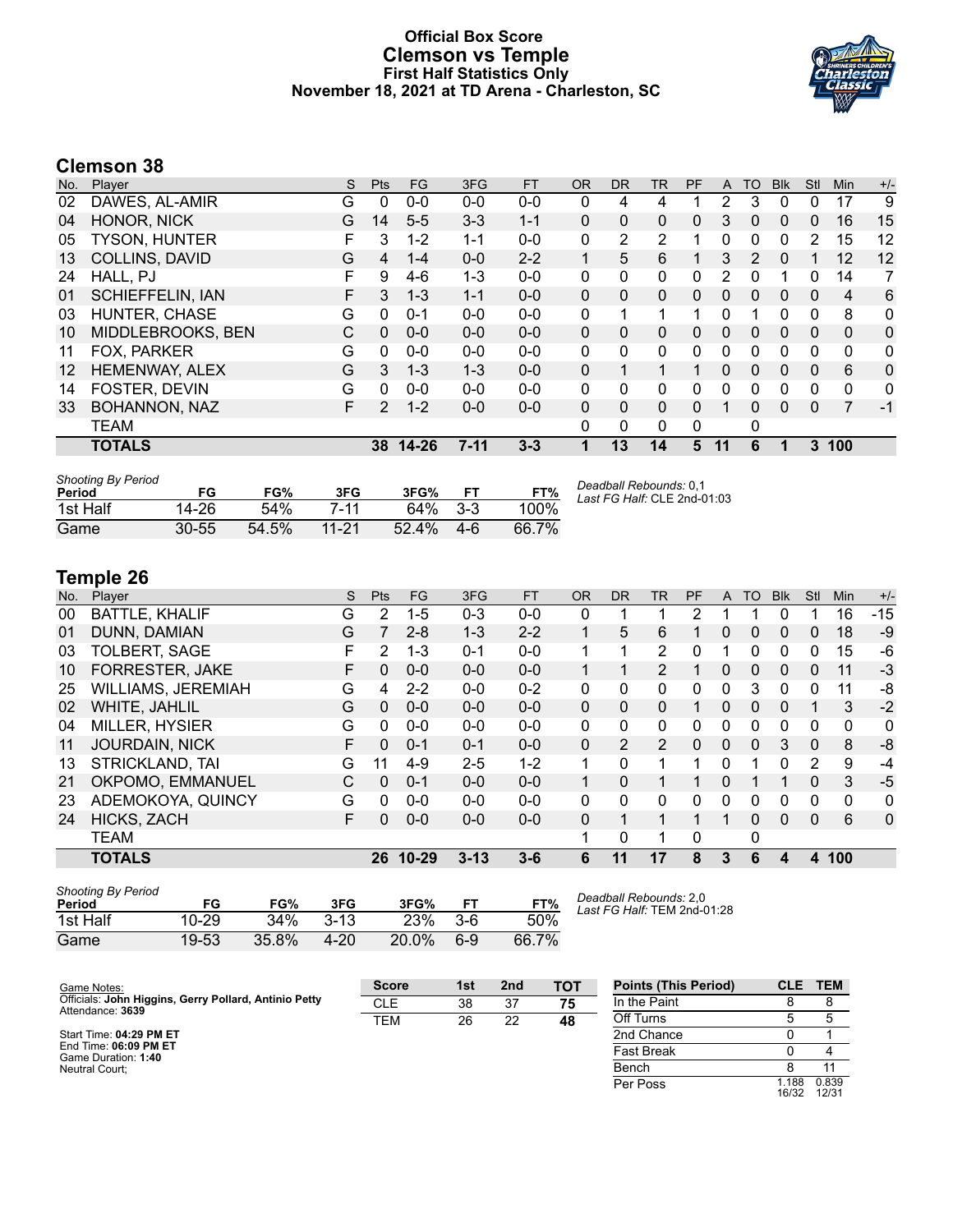### **Official Play-By-Play Clemson vs Temple First Half November 18, 2021 at TD Arena - Charleston, SC**



### **Period 1**

<mark>Starters:</mark><br>Clemson: 2 DAWES,AL-AMIR (G); 4 HONOR,NICK (G); 5 TYSON,HUNTER (F); 13 COLLINS,DAVID (G); 24 HALL,PJ (F);<br>Temple: 0 BATTLE,KHALIF (G); 1 DUNN,DAMIAN (G); 3 TOLBERT,SAGE (F); 10 FORRESTER,JAKE (F); 25 WILLIAMS,J

| <b>Time</b>    | <b>VISITORS: Clemson</b>                                         | <b>Score</b> | <b>Margin</b>  | <b>HOME: Temple</b>                                           |
|----------------|------------------------------------------------------------------|--------------|----------------|---------------------------------------------------------------|
| 19:50          | TURNOVER (BADPASS) by DAWES, AL-AMIR                             |              |                |                                                               |
| 19:50          |                                                                  |              |                | STEAL by BATTLE, KHALIF                                       |
| 19:45          |                                                                  | $2 - 0$      | H <sub>2</sub> | GOOD! DUNK by BATTLE, KHALIF [FB]                             |
| 19:19          | TURNOVER (LOSTBALL) by COLLINS, DAVID                            |              |                |                                                               |
| 18:59          |                                                                  |              |                | MISSED JUMPER by DUNN, DAMIAN                                 |
| 18:57<br>18:33 | REBOUND (DEF) by TYSON, HUNTER<br>MISSED JUMPER by TYSON, HUNTER |              |                |                                                               |
| 18:31          |                                                                  |              |                | REBOUND (DEF) by BATTLE, KHALIF                               |
| 18:27          |                                                                  | $4 - 0$      | H 4            | GOOD! LAYUP by TOLBERT, SAGE [FB/PNT]                         |
| 18:27          |                                                                  |              |                | ASSIST by BATTLE, KHALIF                                      |
| 18:08          | GOOD! 3PTR by HONOR, NICK                                        | $4 - 3$      | H <sub>1</sub> |                                                               |
| 18:08          | ASSIST by HALL, PJ                                               |              |                |                                                               |
| 17:47          |                                                                  |              |                | MISSED 3PTR by TOLBERT, SAGE                                  |
| 17:44          | REBOUND (DEF) by DAWES, AL-AMIR                                  |              |                |                                                               |
| 17:33          | MISSED 3PTR by HALL, PJ                                          |              |                |                                                               |
| 17:29          |                                                                  |              |                | REBOUND (DEF) by TOLBERT, SAGE                                |
| 17:09          | FOUL (PERSONAL) by COLLINS, DAVID                                |              |                |                                                               |
| 17:09          |                                                                  | $5-3$        | H <sub>2</sub> | GOOD! FT by DUNN, DAMIAN                                      |
| 17:09          |                                                                  | $6 - 3$      | $H_3$          | GOOD! FT by DUNN, DAMIAN                                      |
| 16:41          | GOOD! JUMPER by HALL, PJ [PNT]                                   | $6-5$        | H <sub>1</sub> |                                                               |
| 16:41          | ASSIST by DAWES, AL-AMIR                                         |              |                |                                                               |
| 16:22          |                                                                  | $8 - 5$      | $H_3$          | GOOD! JUMPER by WILLIAMS, JEREMIAH [PNT]                      |
| 16:07<br>16:00 | GOOD! JUMPER by HONOR, NICK                                      | $8 - 7$      | H <sub>1</sub> | FOUL (PERSONAL) by DUNN, DAMIAN                               |
| 16:00          | ASSIST by COLLINS, DAVID                                         |              |                |                                                               |
| 15:34          |                                                                  | $10-7$       | $H_3$          | GOOD! JUMPER by WILLIAMS, JEREMIAH                            |
| 15:19          | GOOD! LAYUP by HONOR, NICK                                       | $10-9$       | H <sub>1</sub> |                                                               |
| 15:19          |                                                                  |              |                | FOUL (PERSONAL) by FORRESTER, JAKE                            |
| 15:19          |                                                                  |              |                |                                                               |
| 15:19          |                                                                  |              |                | SUB OUT: FORRESTER, JAKE                                      |
| 15:19          |                                                                  |              |                | SUB IN: JOURDAIN, NICK                                        |
| 15:19          | SUB OUT: COLLINS, DAVID                                          |              |                |                                                               |
| 15:19          | SUB IN: HUNTER, CHASE                                            |              |                |                                                               |
| 15:19          | GOOD! FT by HONOR, NICK                                          | $10-10$      | $\mathsf{T}$   |                                                               |
| 15:00          |                                                                  | $13 - 10$    | $H_3$          | GOOD! 3PTR by DUNN, DAMIAN                                    |
| 15:00          |                                                                  |              |                | ASSIST by TOLBERT, SAGE                                       |
| 14:39          | GOOD! 3PTR by HONOR, NICK                                        | $13 - 13$    | $\top$         |                                                               |
| 14:39          | ASSIST by HALL, PJ                                               |              |                |                                                               |
| 14:19<br>14:19 |                                                                  |              |                | TURNOVER (TRAVEL) by BATTLE, KHALIF<br>SUB OUT: TOLBERT, SAGE |
| 14:19          |                                                                  |              |                | SUB OUT: WILLIAMS, JEREMIAH                                   |
| 14:19          |                                                                  |              |                | SUB IN: WHITE, JAHLIL                                         |
| 14:19          |                                                                  |              |                | SUB IN: STRICKLAND, TAI                                       |
| 14:07          | GOOD! 3PTR by HONOR, NICK                                        | $13 - 16$    | $V_3$          |                                                               |
| 14:07          | ASSIST by DAWES, AL-AMIR                                         |              |                |                                                               |
| 13:48          |                                                                  | $15-16$      | V <sub>1</sub> | GOOD! JUMPER by STRICKLAND, TAI                               |
| 13:18          | GOOD! LAYUP by HALL, PJ                                          | $15-18$      | $V_3$          |                                                               |
| 13:18          | ASSIST by HONOR, NICK                                            |              |                |                                                               |
| 12:53          |                                                                  |              |                | MISSED 3PTR by STRICKLAND, TAI                                |
| 12:45          |                                                                  |              |                | REBOUND (OFF) by STRICKLAND, TAI                              |
| 12:45          | FOUL (PERSONAL) by HUNTER, CHASE                                 |              |                |                                                               |
| 12:45          |                                                                  |              |                | MISSED FT by STRICKLAND, TAI                                  |
| 12:45          |                                                                  |              |                | REBOUND (OFF) by TEAM                                         |
| 12:45          | SUB OUT: HALL, PJ                                                |              |                |                                                               |
| 12:45<br>12:45 | SUB IN: BOHANNON, NAZ                                            |              | V <sub>2</sub> | GOOD! FT by STRICKLAND, TAI                                   |
| 12:31          |                                                                  | $16-18$      |                | SUB OUT: DUNN, DAMIAN                                         |
| 12:31          |                                                                  |              |                | SUB IN: HICKS, ZACH                                           |
| 12:25          |                                                                  |              |                | FOUL (PERSONAL) by STRICKLAND, TAI                            |
| 12:13          | GOOD! LAYUP by BOHANNON, NAZ                                     | $16 - 20$    | V <sub>4</sub> |                                                               |
| 11:42          |                                                                  | 18-20        | V <sub>2</sub> | GOOD! JUMPER by STRICKLAND, TAI [PNT]                         |
| 11:19          | TURNOVER (BADPASS) by DAWES, AL-AMIR                             |              |                |                                                               |
| 11:19          |                                                                  |              |                | STEAL by WHITE, JAHLIL                                        |
| 11:18          | FOUL (PERSONAL) by DAWES, AL-AMIR                                |              |                |                                                               |
| 11:18          |                                                                  |              |                |                                                               |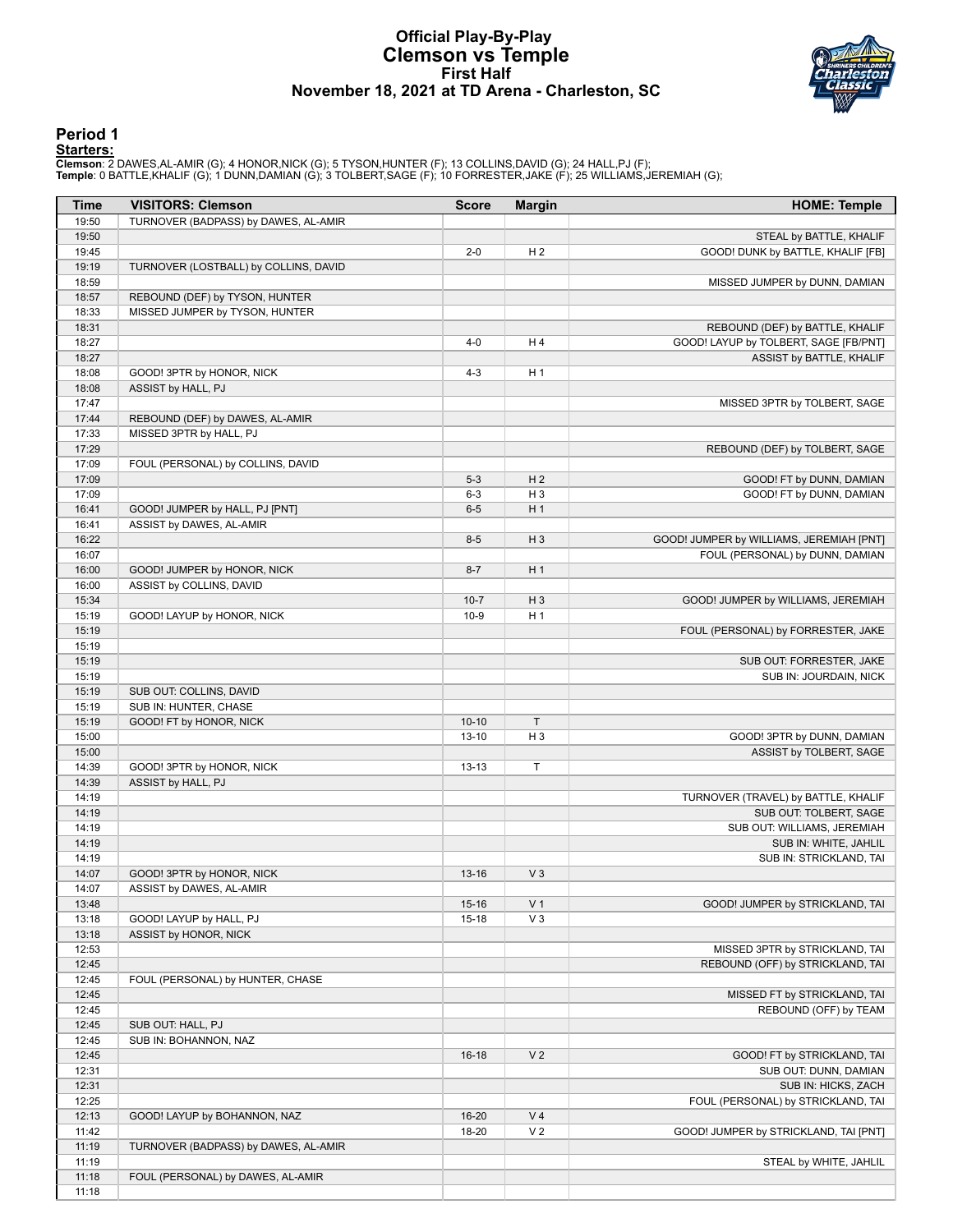| Time           | <b>VISITORS: Clemson</b>                             | <b>Score</b> | <b>Margin</b>  | <b>HOME: Temple</b>                                             |
|----------------|------------------------------------------------------|--------------|----------------|-----------------------------------------------------------------|
| 11:18          |                                                      |              |                | SUB OUT: BATTLE, KHALIF                                         |
| 11:18          |                                                      |              |                | SUB OUT: WHITE, JAHLIL                                          |
| 11:18<br>11:18 |                                                      |              |                | SUB IN: DUNN, DAMIAN<br>SUB IN: TOLBERT, SAGE                   |
| 11:18          | SUB OUT: HONOR, NICK                                 |              |                |                                                                 |
| 11:18          | SUB IN: HEMENWAY, ALEX                               |              |                |                                                                 |
| 11:00          |                                                      |              |                | MISSED JUMPER by TOLBERT, SAGE                                  |
| 10:54          | REBOUND (DEF) by HUNTER, CHASE                       |              |                |                                                                 |
| 10:49          | MISSED JUMPER by HUNTER, CHASE                       |              |                |                                                                 |
| 10:49          |                                                      |              |                | BLOCK by JOURDAIN, NICK                                         |
| 10:45          |                                                      |              |                | REBOUND (DEF) by HICKS, ZACH                                    |
| 10:41<br>10:41 |                                                      |              |                | SUB OUT: TOLBERT, SAGE<br>SUB IN: WHITE, JAHLIL                 |
| 10:38          |                                                      |              |                | TURNOVER (BADPASS) by STRICKLAND, TAI                           |
| 10:38          | STEAL by TYSON, HUNTER                               |              |                |                                                                 |
| 10:32          | MISSED JUMPER by BOHANNON, NAZ                       |              |                |                                                                 |
| 10:32          |                                                      |              |                | BLOCK by JOURDAIN, NICK                                         |
| 10:27          |                                                      |              |                | REBOUND (DEF) by DUNN, DAMIAN                                   |
| 10:15          |                                                      |              |                | MISSED 3PTR by JOURDAIN, NICK                                   |
| 10:13          | REBOUND (DEF) by HEMENWAY, ALEX                      |              |                |                                                                 |
| 10:13<br>10:13 |                                                      |              |                | FOUL (PERSONAL) by WHITE, JAHLIL<br>SUB OUT: WHITE, JAHLIL      |
| 10:13          |                                                      |              |                | SUB OUT: JOURDAIN, NICK                                         |
| 10:13          |                                                      |              |                | SUB IN: TOLBERT, SAGE                                           |
| 10:13          |                                                      |              |                | SUB IN: FORRESTER, JAKE                                         |
| 10:13          | SUB OUT: TYSON, HUNTER                               |              |                |                                                                 |
| 10:13          | SUB IN: HALL, PJ                                     |              |                |                                                                 |
| 10:02          | TURNOVER (BADPASS) by DAWES, AL-AMIR                 |              |                |                                                                 |
| 10:02          |                                                      |              |                | STEAL by STRICKLAND, TAI                                        |
| 09:57          |                                                      |              |                | MISSED LAYUP by STRICKLAND, TAI                                 |
| 09:57<br>09:52 | BLOCK by HALL, PJ<br>REBOUND (DEF) by DAWES, AL-AMIR |              |                |                                                                 |
| 09:50          | MISSED 3PTR by HEMENWAY, ALEX                        |              |                |                                                                 |
| 09:47          |                                                      |              |                | REBOUND (DEF) by FORRESTER, JAKE                                |
| 09:23          |                                                      |              |                | MISSED JUMPER by DUNN, DAMIAN                                   |
| 09:20          |                                                      |              |                | REBOUND (OFF) by TOLBERT, SAGE                                  |
| 09:17          |                                                      |              |                | MISSED 3PTR by STRICKLAND, TAI                                  |
| 09:15          | REBOUND (DEF) by DAWES, AL-AMIR                      |              |                |                                                                 |
| 08:58          | GOOD! 3PTR by HEMENWAY, ALEX                         | 18-23        | V <sub>5</sub> |                                                                 |
| 08:58<br>08:26 | ASSIST by BOHANNON, NAZ                              | $21 - 23$    | V <sub>2</sub> | GOOD! 3PTR by STRICKLAND, TAI                                   |
| 08:04          | TURNOVER (BADPASS) by HUNTER, CHASE                  |              |                |                                                                 |
| 08:04          |                                                      |              |                | STEAL by STRICKLAND, TAI                                        |
| 07:56          |                                                      | 24-23        | H <sub>1</sub> | GOOD! 3PTR by STRICKLAND, TAI                                   |
| 07:56          |                                                      |              |                | ASSIST by HICKS, ZACH                                           |
| 07:34          |                                                      |              |                | FOUL (PERSONAL) by HICKS, ZACH                                  |
| 07:34          |                                                      |              |                |                                                                 |
| 07:34          |                                                      |              |                | SUB OUT: STRICKLAND, TAI                                        |
| 07:34<br>07:34 |                                                      |              |                | SUB OUT: HICKS, ZACH                                            |
| 07:34          |                                                      |              |                | SUB IN: BATTLE, KHALIF<br>SUB IN: WILLIAMS, JEREMIAH            |
| 07:34          | SUB OUT: DAWES, AL-AMIR                              |              |                |                                                                 |
| 07:34          | SUB OUT: HUNTER, CHASE                               |              |                |                                                                 |
| 07:34          | SUB IN: HONOR, NICK                                  |              |                |                                                                 |
| 07:34          | SUB IN: COLLINS, DAVID                               |              |                |                                                                 |
| 07:24          | GOOD! 3PTR by HALL, PJ                               | 24-26        | V <sub>2</sub> |                                                                 |
| 07:24          | ASSIST by HONOR, NICK                                |              |                |                                                                 |
| 07:05          |                                                      |              |                | MISSED 3PTR by BATTLE, KHALIF                                   |
| 07:02<br>06:59 |                                                      |              |                | REBOUND (OFF) by FORRESTER, JAKE<br>MISSED 3PTR by DUNN, DAMIAN |
| 06:55          | REBOUND (DEF) by COLLINS, DAVID                      |              |                |                                                                 |
| 06:43          |                                                      |              |                | FOUL (PERSONAL) by BATTLE, KHALIF                               |
| 06:36          | GOOD! JUMPER by HALL, PJ                             | 24-28        | V <sub>4</sub> |                                                                 |
| 06:36          | ASSIST by COLLINS, DAVID                             |              |                |                                                                 |
| 06:16          |                                                      | 26-28        | V <sub>2</sub> | GOOD! JUMPER by DUNN, DAMIAN                                    |
| 05:50          | MISSED 3PTR by HEMENWAY, ALEX                        |              |                |                                                                 |
| 05:46          |                                                      |              |                | REBOUND (DEF) by DUNN, DAMIAN                                   |
| 05:38<br>05:38 |                                                      |              |                | TURNOVER (BADPASS) by WILLIAMS, JEREMIAH                        |
| 05:38          |                                                      |              |                | SUB OUT: FORRESTER, JAKE<br>SUB IN: OKPOMO, EMMANUEL            |
| 05:38          | SUB OUT: HALL, PJ                                    |              |                |                                                                 |
| 05:38          | SUB OUT: BOHANNON, NAZ                               |              |                |                                                                 |
| 05:38          | SUB IN: SCHIEFFELIN, IAN                             |              |                |                                                                 |
| 05:38          | SUB IN: TYSON, HUNTER                                |              |                |                                                                 |
| 05:16          | MISSED JUMPER by COLLINS, DAVID                      |              |                |                                                                 |
| 05:14          | REBOUND (OFF) by COLLINS, DAVID                      |              |                |                                                                 |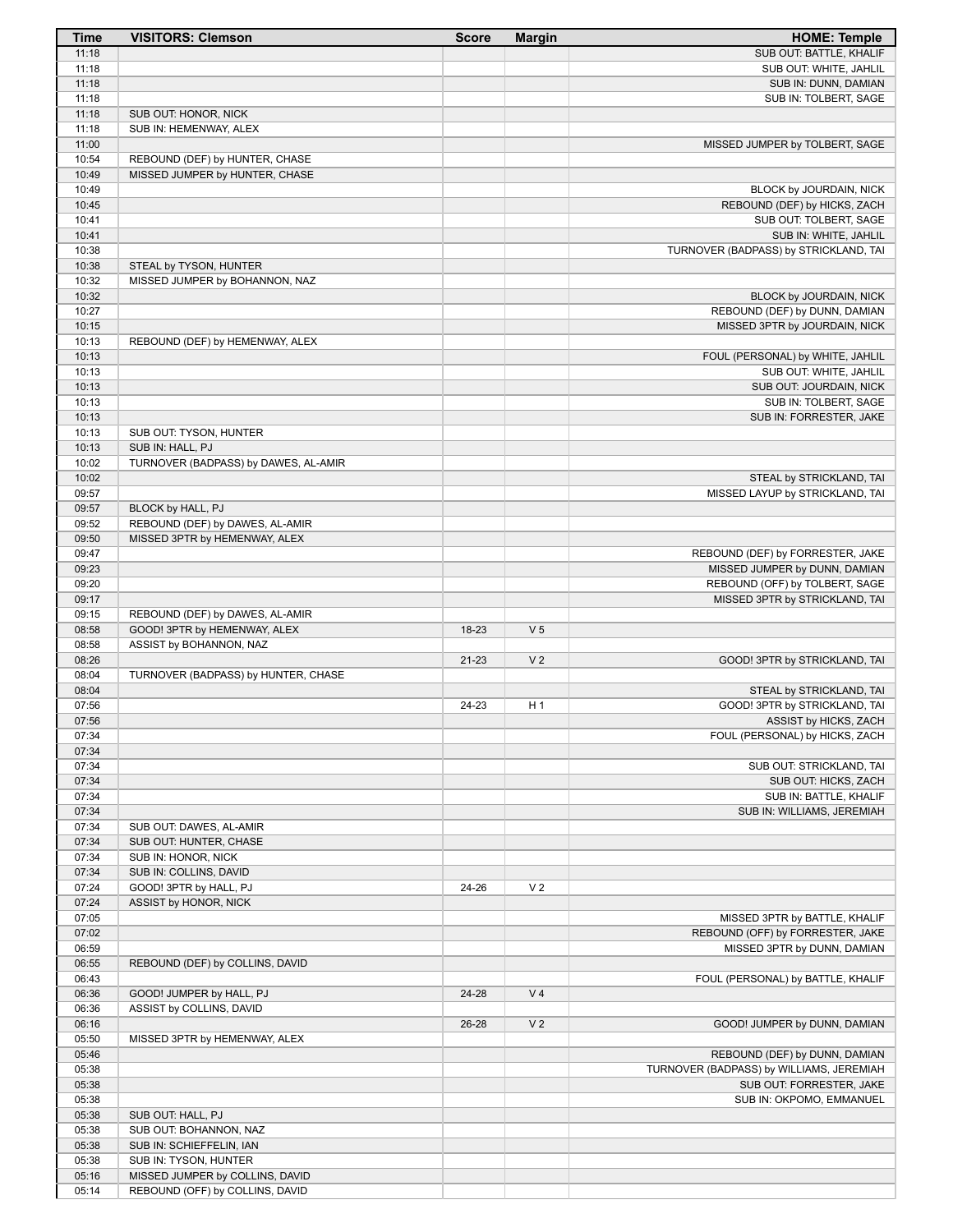| Time  | <b>VISITORS: Clemson</b>              | <b>Score</b> | <b>Margin</b>   | <b>HOME: Temple</b>                       |
|-------|---------------------------------------|--------------|-----------------|-------------------------------------------|
| 05:13 | MISSED JUMPER by COLLINS, DAVID       |              |                 |                                           |
| 05:13 |                                       |              |                 | BLOCK by OKPOMO, EMMANUEL                 |
| 05:09 |                                       |              |                 | REBOUND (DEF) by DUNN, DAMIAN             |
| 05:07 |                                       |              |                 | MISSED LAYUP by DUNN, DAMIAN              |
| 05:04 |                                       |              |                 | REBOUND (OFF) by OKPOMO, EMMANUEL         |
| 05:04 |                                       |              |                 | MISSED LAYUP by OKPOMO, EMMANUEL          |
| 05:04 |                                       |              |                 | REBOUND (OFF) by TEAM                     |
| 05:03 | FOUL (PERSONAL) by HEMENWAY, ALEX     |              |                 |                                           |
| 05:03 |                                       |              |                 | SUB OUT: DUNN, DAMIAN                     |
| 05:03 |                                       |              |                 | SUB IN: HICKS, ZACH                       |
| 05:03 | SUB OUT: HEMENWAY, ALEX               |              |                 |                                           |
| 05:03 | SUB IN: DAWES, AL-AMIR                |              |                 |                                           |
| 05:02 |                                       |              |                 | TURNOVER (BADPASS) by WILLIAMS, JEREMIAH  |
| 05:02 | STEAL by TYSON, HUNTER                |              |                 |                                           |
| 04:42 | TURNOVER (LOSTBALL) by COLLINS, DAVID |              |                 |                                           |
| 04:38 | FOUL (PERSONAL) by TYSON, HUNTER      |              |                 |                                           |
| 04:38 |                                       |              |                 | MISSED FT by WILLIAMS, JEREMIAH           |
| 04:38 |                                       |              |                 | REBOUND (OFF) by TEAM                     |
| 04:37 |                                       |              |                 | MISSED FT by WILLIAMS, JEREMIAH           |
| 04:37 | REBOUND (DEF) by COLLINS, DAVID       |              |                 |                                           |
| 04:25 | GOOD! 3PTR by SCHIEFFELIN, IAN        | 26-31        | V <sub>5</sub>  |                                           |
| 04:25 | ASSIST by HONOR, NICK                 |              |                 |                                           |
| 04:03 |                                       |              |                 | FOUL (OFF) by OKPOMO, EMMANUEL            |
| 04:03 |                                       |              |                 | TURNOVER (OFFENSIVE) by OKPOMO, EMMANUEL  |
| 04:03 |                                       |              |                 | SUB OUT: HICKS, ZACH                      |
| 04:03 |                                       |              |                 | SUB IN: DUNN, DAMIAN                      |
| 03:41 | GOOD! JUMPER by COLLINS, DAVID        | 26-33        | V <sub>7</sub>  |                                           |
| 03:25 |                                       |              |                 | MISSED 3PTR by BATTLE, KHALIF             |
| 03:22 | REBOUND (DEF) by DAWES, AL-AMIR       |              |                 |                                           |
| 03:08 |                                       |              |                 |                                           |
| 03:08 |                                       |              |                 | SUB OUT: OKPOMO, EMMANUEL                 |
| 03:08 |                                       |              |                 | SUB IN: JOURDAIN, NICK                    |
| 03:05 | MISSED LAYUP by SCHIEFFELIN, IAN      |              |                 |                                           |
| 03:05 |                                       |              |                 | BLOCK by JOURDAIN, NICK                   |
| 03:01 |                                       |              |                 | REBOUND (DEF) by DUNN, DAMIAN             |
| 02:57 |                                       |              |                 | TURNOVER (LOSTBALL) by WILLIAMS, JEREMIAH |
| 02:57 | STEAL by COLLINS, DAVID               |              |                 |                                           |
| 02:51 | MISSED LAYUP by COLLINS, DAVID        |              |                 |                                           |
| 02:49 |                                       |              |                 | REBOUND (DEF) by JOURDAIN, NICK           |
| 02:29 |                                       |              |                 | MISSED 3PTR by DUNN, DAMIAN               |
| 02:26 | REBOUND (DEF) by TYSON, HUNTER        |              |                 |                                           |
| 02:10 | MISSED LAYUP by SCHIEFFELIN, IAN      |              |                 |                                           |
| 02:07 |                                       |              |                 | REBOUND (DEF) by JOURDAIN, NICK           |
| 01:55 |                                       |              |                 | MISSED JUMPER by DUNN, DAMIAN             |
| 01:52 | REBOUND (DEF) by COLLINS, DAVID       |              |                 |                                           |
| 01:46 |                                       |              |                 | FOUL (PERSONAL) by BATTLE, KHALIF         |
| 01:46 |                                       |              |                 | SUB OUT: WILLIAMS, JEREMIAH               |
| 01:46 |                                       |              |                 | SUB IN: STRICKLAND, TAI                   |
| 01:46 | GOOD! FT by COLLINS, DAVID            | 26-34        | V8              |                                           |
| 01:46 | SUB OUT: SCHIEFFELIN, IAN             |              |                 |                                           |
| 01:46 | SUB IN: HALL, PJ                      |              |                 |                                           |
| 01:46 |                                       |              |                 | SUB OUT: TOLBERT, SAGE                    |
| 01:46 |                                       |              |                 | SUB IN: FORRESTER, JAKE                   |
| 01:46 | GOOD! FT by COLLINS, DAVID            | 26-35        | V <sub>9</sub>  |                                           |
| 01:25 |                                       |              |                 | MISSED 3PTR by STRICKLAND, TAI            |
| 01:22 |                                       |              |                 | REBOUND (OFF) by DUNN, DAMIAN             |
| 01:19 |                                       |              |                 | MISSED LAYUP by BATTLE, KHALIF            |
| 01:16 | REBOUND (DEF) by COLLINS, DAVID       |              |                 |                                           |
| 01:08 | GOOD! 3PTR by TYSON, HUNTER           | 26-38        | V <sub>12</sub> |                                           |
| 01:08 | ASSIST by COLLINS, DAVID              |              |                 |                                           |
| 00:55 |                                       |              |                 | TIMEOUT 30SEC                             |
| 00:47 |                                       |              |                 | MISSED 3PTR by BATTLE, KHALIF             |
| 00:44 | REBOUND (DEF) by COLLINS, DAVID       |              |                 |                                           |
| 00:24 | MISSED 3PTR by HALL, PJ               |              |                 |                                           |
| 00:21 |                                       |              |                 | REBOUND (DEF) by DUNN, DAMIAN             |
| 00:00 |                                       |              |                 | MISSED JUMPER by STRICKLAND, TAI          |
| 00:00 | REBOUND (DEF) by TEAM                 |              |                 |                                           |

**Clemson 38, Temple 26**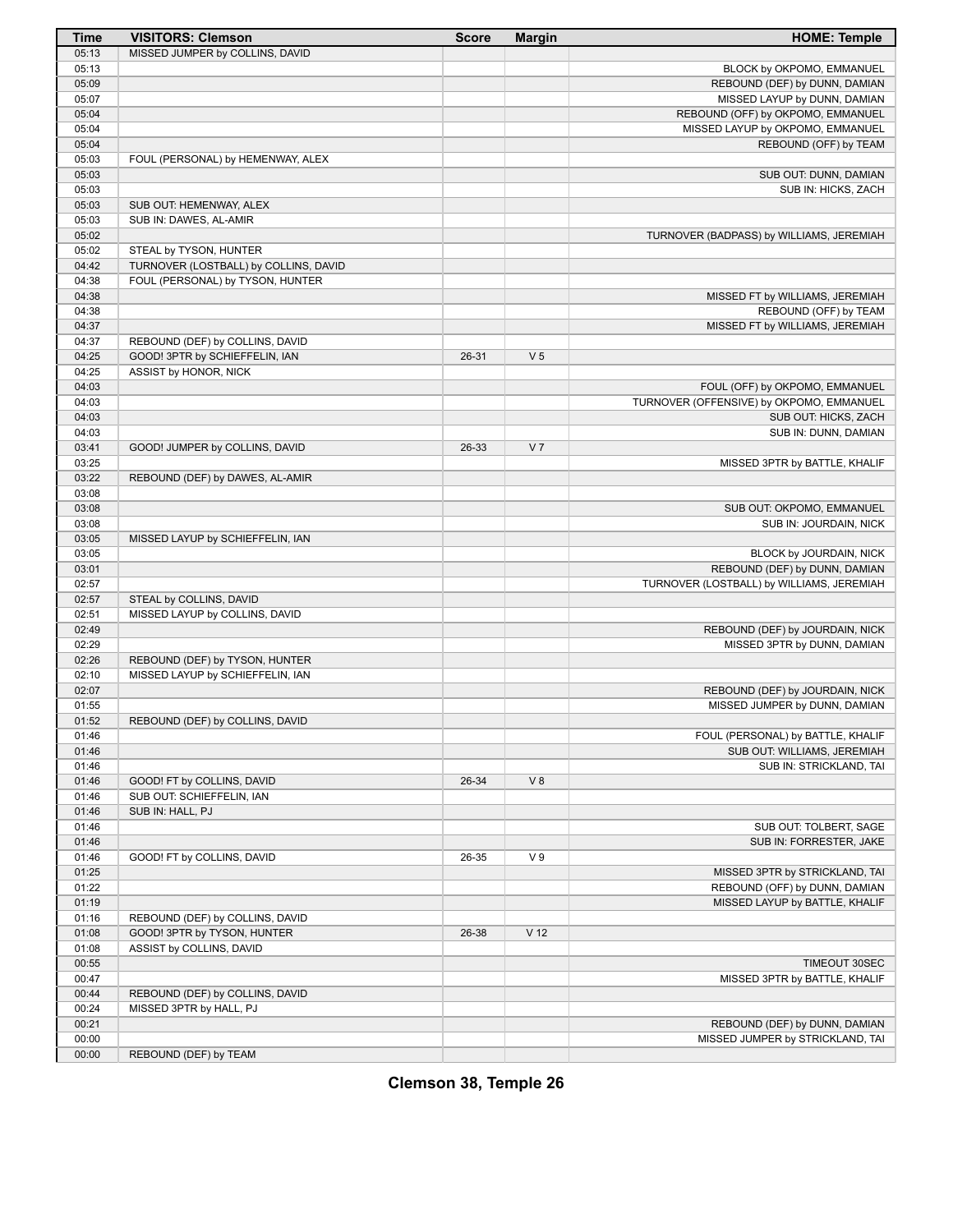| <b>Points (This Period)</b> | <b>CLE</b>     | TEM            |
|-----------------------------|----------------|----------------|
| In the Paint                |                |                |
| Off Turns                   | 5              | 5              |
| 2nd Chance                  |                |                |
| <b>Fast Break</b>           |                |                |
| Bench                       |                |                |
| Per Poss                    | 1.188<br>16/32 | 0.839<br>12/31 |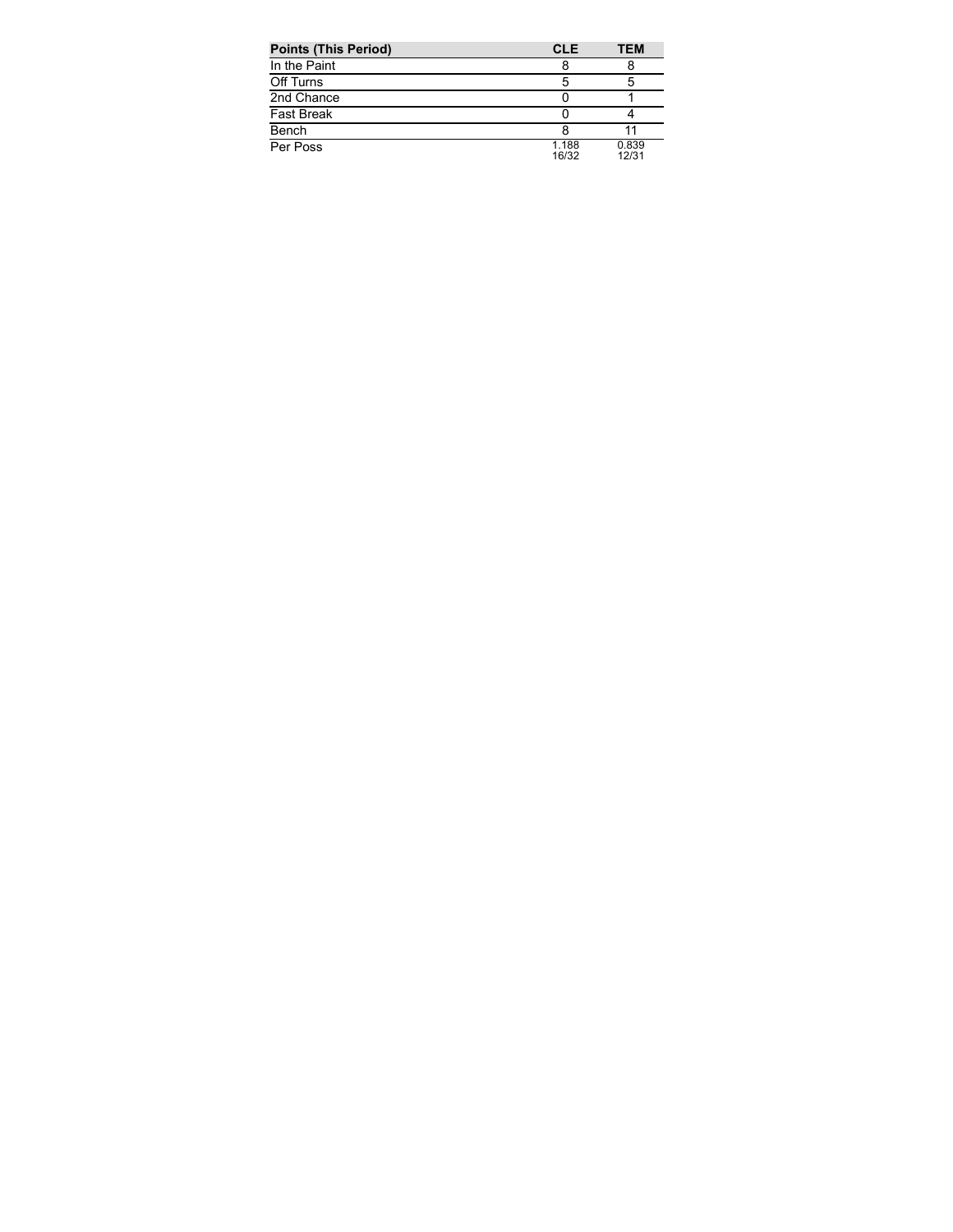### **Official Box Score Clemson vs Temple Second Half Statistics Only November 18, 2021 at TD Arena - Charleston, SC**



# **Clemson 37**

| No. | Plaver                  | S | <b>Pts</b>     | <b>FG</b> | 3FG      | <b>FT</b> | <b>OR</b>    | <b>DR</b> | TR             | PF | A            | TO       | <b>BIK</b> | <b>Stl</b>   | Min | $+/-$          |
|-----|-------------------------|---|----------------|-----------|----------|-----------|--------------|-----------|----------------|----|--------------|----------|------------|--------------|-----|----------------|
| 02  | DAWES, AL-AMIR          | G | 3              | 1-4       | 1-3      | $0 - 0$   | 0            | 0         | 0              | 0  |              | 0        | 0          | 0            | 12  | 13             |
| 04  | HONOR, NICK             | G | 5              | $2 - 2$   | $1 - 1$  | $0 - 0$   | 1            | $\Omega$  | 1              | 0  | $\mathbf{0}$ | 0        |            | 0            | 12  | 10             |
| 05  | <b>TYSON, HUNTER</b>    | F |                | $3 - 3$   | 1-1      | $0 - 0$   | 0            |           |                |    | 0            | 0        | 0          | $\Omega$     | 14  | 10             |
| 13  | COLLINS, DAVID          | G | 3              | $1 - 3$   | $0 - 0$  | $1 - 2$   | 1            | 2         | 3              |    | $\Omega$     | 0        | 0          |              | 13  | 13             |
| 24  | HALL. PJ                | F | 4              | $2 - 5$   | $0 - 1$  | $0 - 0$   | 0            | 2         | 2              | 0  |              | 0        | 0          | 0            | 7   | 11             |
| 01  | <b>SCHIEFFELIN, IAN</b> | F | $\overline{2}$ | $1 - 1$   | $0 - 0$  | $0 - 0$   | 0            |           | 1              |    | 0            | 0        | 0          |              | 6   | 0              |
| 03  | <b>HUNTER, CHASE</b>    | G | 6              | $3 - 7$   | $0 - 2$  | $0 - 0$   |              | 0         | 1              | 2  | 3            |          | 0          |              | 15  | 5              |
| 10  | MIDDLEBROOKS, BEN       | C | 0              | $0 - 0$   | $0 - 0$  | $0 - 0$   | $\mathbf{1}$ |           | 2              | 0  | $\Omega$     | 0        | 0          | $\mathbf{0}$ | 3   | $\overline{4}$ |
| 11  | FOX, PARKER             | G | 0              | $0 - 0$   | $0 - 0$  | $0 - 0$   | 0            |           |                | 0  | $\mathbf{0}$ | 0        | 0          | $\mathbf{0}$ | 2   | 2              |
| 12  | <b>HEMENWAY, ALEX</b>   | G | 3              | $1 - 2$   | $1 - 2$  | $0 - 1$   | $\Omega$     |           | 1              | 0  | $\Omega$     | 1        | 0          | $\Omega$     | 6   | 0              |
| 14  | <b>FOSTER, DEVIN</b>    | G | 0              | $0 - 0$   | $0 - 0$  | $0-0$     | 0            | 0         | 0              | 0  | $\Omega$     | 0        | 0          | $\Omega$     | 1   | $\overline{2}$ |
| 33  | BOHANNON, NAZ           | F | 4              | $2 - 2$   | $0 - 0$  | $0 - 0$   |              |           | $\overline{2}$ | 1  | $\Omega$     | $\Omega$ | $\Omega$   | $\Omega$     | 11  | 5              |
|     | TEAM                    |   |                |           |          |           | $\Omega$     |           |                | 0  |              |          |            |              |     |                |
|     | <b>TOTALS</b>           |   | 37             | 16-29     | $4 - 10$ | $1 - 3$   | 5            | 11        | 16             | 6  | 5            | 3        |            | 3            | 99  |                |
|     |                         |   |                |           |          |           |              |           |                |    |              |          |            |              |     |                |

| <b>Shooting By Period</b><br>Period | FG        | FG%      | 3FG       | 3FG%     | FТ      | FT%   | Deadball Rebounds: 0,1<br>Last FG Half: CLE - |
|-------------------------------------|-----------|----------|-----------|----------|---------|-------|-----------------------------------------------|
| 2nd Half                            | 16-29     | 55%      | 4-10      | 40%      | $1 - 3$ | 33%   |                                               |
| Game                                | $30 - 55$ | $54.5\%$ | $11 - 21$ | $52.4\%$ | 4-6     | 66.7% |                                               |

# **Temple 22**

| No. | Player                    | S | <b>Pts</b>     | <b>FG</b> | 3FG     | <b>FT</b> | <b>OR</b>      | <b>DR</b> | TR             | PF | A            | TO           | <b>Blk</b>     | Stl           | Min            | $+/-$ |
|-----|---------------------------|---|----------------|-----------|---------|-----------|----------------|-----------|----------------|----|--------------|--------------|----------------|---------------|----------------|-------|
| 00  | <b>BATTLE, KHALIF</b>     | G | 2              | $1 - 2$   | $0 - 1$ | $0-0$     | 0              | 0         | 0              |    | 0            | 2            | 0              | 0             | 12             | $-10$ |
| 01  | DUNN, DAMIAN              | G | 6              | $2 - 4$   | $0 - 0$ | $2 - 2$   | $\Omega$       |           | $\mathbf 1$    | 0  | $\mathbf{0}$ | $\mathbf{0}$ | 0              | 0             | 12             | $-16$ |
| 03  | <b>TOLBERT, SAGE</b>      | F | 5              | $2 - 3$   | $0 - 0$ | $1 - 1$   | 1              | 2         | 3              | 0  | 0            |              | 0              | 0             | 16             | $-7$  |
| 10  | <b>FORRESTER, JAKE</b>    | F | 2              | $1 - 1$   | $0 - 0$ | $0 - 0$   | $\mathbf{0}$   | 0         | 0              | 0  | $\mathbf{0}$ | $\mathbf{0}$ | 0              | $\mathbf{0}$  | 3              | $-5$  |
| 25  | <b>WILLIAMS, JEREMIAH</b> | G | 0              | $0 - 0$   | $0 - 0$ | $0-0$     | 0              | 1         | 1              |    |              |              | 0              | 0             | 10             | $-11$ |
| 02  | WHITE, JAHLIL             | G | $\Omega$       | $0 - 4$   | $0 - 3$ | $0 - 0$   | $\Omega$       | 3         | 3              |    | 0            |              | 0              | 0             | 8              | $-2$  |
| 04  | MILLER, HYSIER            | G | $\Omega$       | $0 - 1$   | $0 - 0$ | $0 - 0$   | $\mathbf{0}$   | $\Omega$  | 0              | 0  | $\mathbf{0}$ |              | 0              | 0             | 3              | $-2$  |
| 11  | <b>JOURDAIN, NICK</b>     | F | $\overline{2}$ | $1 - 2$   | $0 - 1$ | $0 - 0$   | $\overline{2}$ | $\Omega$  | $\overline{2}$ |    |              |              | $\overline{2}$ | $\mathcal{P}$ | 11             | -8    |
| 13  | STRICKLAND, TAI           | G | 5              | $2 - 5$   | $1 - 1$ | $0 - 0$   | 1              | $\Omega$  | 1              | 0  |              |              | 0              | 0             | 10             | $-5$  |
| 21  | <b>OKPOMO, EMMANUEL</b>   | C | 0              | $0 - 0$   | $0 - 0$ | $0 - 0$   | $\Omega$       | $\Omega$  | 0              |    | 0            | $\Omega$     | 0              | $\Omega$      | $\overline{4}$ | $-6$  |
| 23  | ADEMOKOYA, QUINCY         | G | 0              | $0 - 0$   | $0 - 0$ | $0 - 0$   | 0              | 0         | 0              | 0  | $\Omega$     | $\Omega$     | 0              | $\Omega$      | 2              | $-2$  |
| 24  | HICKS, ZACH               | F | 0              | $0 - 2$   | $0 - 1$ | $0 - 0$   | $\Omega$       | 1         | 1              | 0  | 2            | $\Omega$     | $\Omega$       | $\Omega$      | 8              | $-1$  |
|     | <b>TEAM</b>               |   |                |           |         |           | 0              | 2         | 2              | 0  |              | 0            |                |               |                |       |
|     | <b>TOTALS</b>             |   | $22 \,$        | $9 - 24$  | $1 - 7$ | $3 - 3$   | 4              | 10        | 14             | 5  | 5            | 8            | $\overline{2}$ | 2             | 99             |       |

| <b>Shooting By Period</b><br>Period | FG     | FG%   | 3FG  | 3FG%  | FТ  | FT%   | Deadk<br>Last F |
|-------------------------------------|--------|-------|------|-------|-----|-------|-----------------|
| 2nd Half                            | $9-24$ | 38%   |      | 14%   | 3-3 | 100%  |                 |
| Game                                | 19-53  | 35.8% | 4-20 | 20.0% | 6-9 | 66.7% |                 |

*Deadball Rebounds:* 2,0 *Last FG Half:* TEM -

| Game Notes:                                                               | <b>Score</b> | 1st | 2 <sub>nd</sub> | TOT | <b>Points (This Period)</b> | <b>CLE</b>     | <b>TEM</b>     |
|---------------------------------------------------------------------------|--------------|-----|-----------------|-----|-----------------------------|----------------|----------------|
| Officials: John Higgins, Gerry Pollard, Antinio Petty<br>Attendance: 3639 | <b>CLE</b>   | 38  | 37              | 75  | In the Paint                | 20             | 14             |
|                                                                           | <b>TEM</b>   | 26  | 22              | 48  | Off Turns                   |                |                |
| Start Time: 04:29 PM ET                                                   |              |     |                 |     | 2nd Chance                  |                |                |
| End Time: 06:09 PM ET<br>Game Duration: 1:40                              |              |     |                 |     | <b>Fast Break</b>           |                |                |
| Neutral Court:                                                            |              |     |                 |     | Bench                       | 15             |                |
|                                                                           |              |     |                 |     | Per Poss                    | l.321<br>17/28 | 0.759<br>11/29 |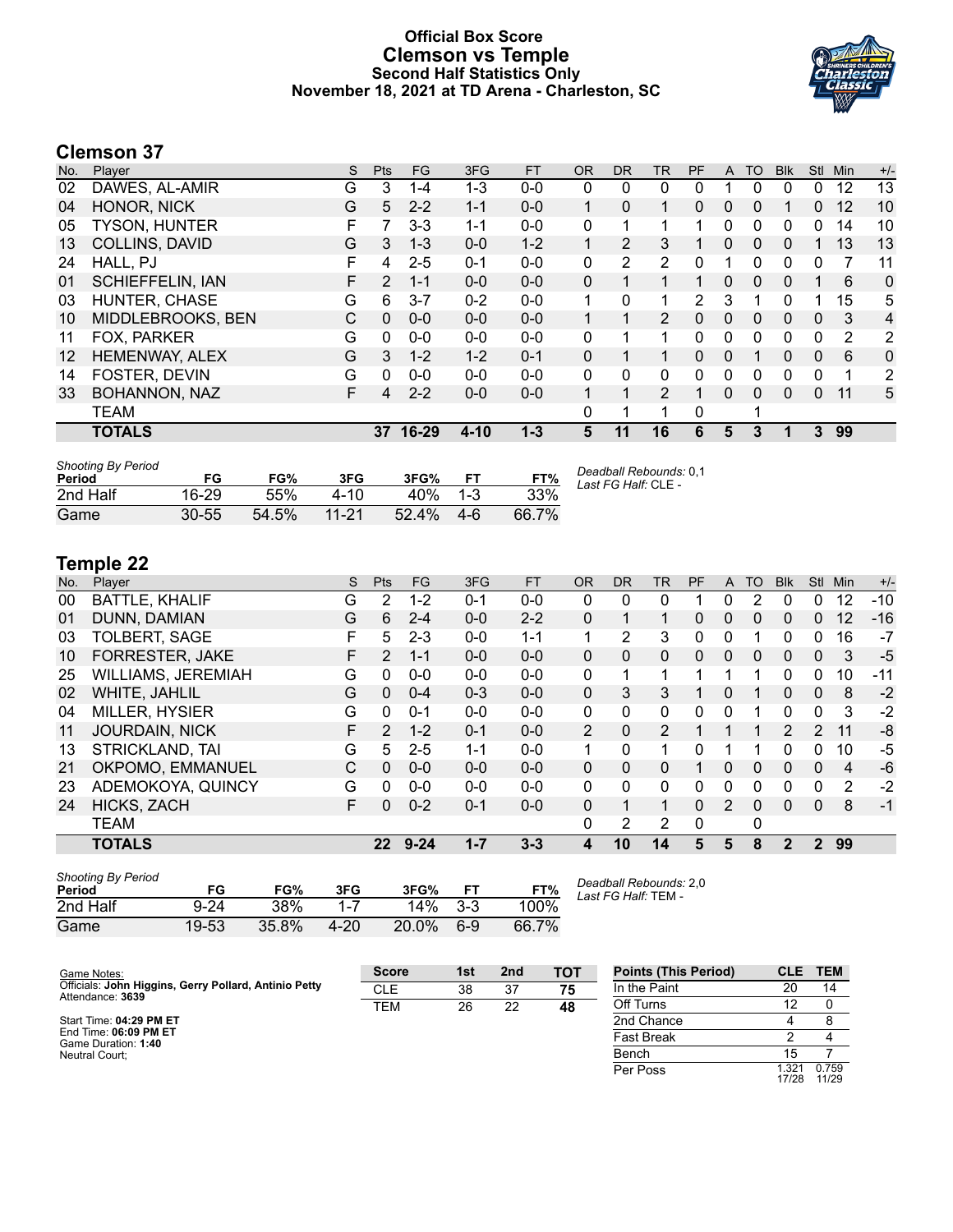### **Official Play-By-Play Clemson vs Temple Second Half November 18, 2021 at TD Arena - Charleston, SC**



# **Period 2**

<mark>Starters:</mark><br>Clemson: 2 DAWES,AL-AMIR (G); 4 HONOR,NICK (G); 5 TYSON,HUNTER (F); 13 COLLINS,DAVID (G); 24 HALL,PJ (F);<br>Temple: 0 BATTLE,KHALIF (G); 1 DUNN,DAMIAN (G); 3 TOLBERT,SAGE (F); 10 FORRESTER,JAKE (F); 25 WILLIAMS,J

| SUB OUT: JOURDAIN, NICK<br>20:00<br>20:00<br>SUB OUT: STRICKLAND, TAI<br>20:00<br>SUB IN: TOLBERT, SAGE<br>20:00<br>SUB IN: WILLIAMS, JEREMIAH<br>19:50<br>TURNOVER (BADPASS) by BATTLE, KHALIF<br>19:50<br>STEAL by COLLINS, DAVID<br>GOOD! LAYUP by COLLINS, DAVID [FB]<br>19:46<br>V <sub>14</sub><br>26-40<br>19:22<br>FOUL (OFF) by BATTLE, KHALIF<br>19:22<br>TURNOVER (OFFENSIVE) by BATTLE, KHALIF<br>18:52<br>V 16<br>GOOD! LAYUP by HONOR, NICK<br>26-42<br>V <sub>14</sub><br>18:28<br>28-42<br>GOOD! JUMPER by DUNN, DAMIAN [PNT]<br>18:12<br>28-44<br>V 16<br>GOOD! LAYUP by HALL, PJ<br>17:53<br>V <sub>14</sub><br>30-44<br>GOOD! LAYUP by FORRESTER, JAKE<br>17:53<br>ASSIST by WILLIAMS, JEREMIAH<br>17:24<br>MISSED 3PTR by HALL, PJ<br>17:21<br>REBOUND (DEF) by TOLBERT, SAGE<br>17:12<br>MISSED 3PTR by BATTLE, KHALIF<br>17:08<br>REBOUND (DEF) by TYSON, HUNTER<br>16:55<br>V 17<br>GOOD! 3PTR by TYSON, HUNTER<br>30-47<br>16:55<br>ASSIST by HALL, PJ<br>16:37<br>TURNOVER (BADPASS) by WILLIAMS, JEREMIAH<br>16:37<br>SUB OUT: TOLBERT, SAGE<br>16:37<br>SUB OUT: FORRESTER, JAKE<br>16:37<br>SUB IN: JOURDAIN, NICK<br>16:37<br>SUB IN: OKPOMO, EMMANUEL<br>16:14<br>V <sub>20</sub><br>GOOD! 3PTR by DAWES, AL-AMIR<br>$30 - 50$<br>16:10<br>TIMEOUT 30SEC<br>16:10<br>16:10<br>SUB OUT: HALL, PJ<br>16:10<br>SUB IN: BOHANNON, NAZ<br>15:54<br>FOUL (OFF) by JOURDAIN, NICK<br>15:54<br>TURNOVER (OFFENSIVE) by JOURDAIN, NICK<br>15:54<br>15:54<br>SUB OUT: BATTLE, KHALIF<br>15:54<br>SUB OUT: OKPOMO, EMMANUEL<br>15:54<br>SUB IN: TOLBERT, SAGE<br>15:54<br>SUB IN: STRICKLAND, TAI<br>15:27<br>V <sub>23</sub><br>GOOD! 3PTR by HONOR, NICK<br>$30 - 53$<br>15:04<br>MISSED 3PTR by JOURDAIN, NICK<br>15:01<br>REBOUND (DEF) by COLLINS, DAVID<br>14:55<br>MISSED JUMPER by COLLINS, DAVID<br>14:55<br>BLOCK by JOURDAIN, NICK<br>14:51<br>REBOUND (DEF) by DUNN, DAMIAN<br>FOUL (PERSONAL) by BOHANNON, NAZ<br>14:49<br>14:49<br>31-53<br>GOOD! FT by DUNN, DAMIAN [FB]<br>V <sub>22</sub><br>14:49<br>SUB OUT: DAWES, AL-AMIR<br>14:49<br>SUB IN: HUNTER, CHASE<br>14:49<br>V <sub>21</sub><br>GOOD! FT by DUNN, DAMIAN [FB]<br>$32 - 53$<br>14:24<br>GOOD! JUMPER by HUNTER, CHASE<br>V <sub>23</sub><br>32-55<br>13:55<br>FOUL (PERSONAL) by HUNTER, CHASE<br>13:55<br>SUB OUT: DUNN, DAMIAN<br>13:55<br>SUB OUT: WILLIAMS, JEREMIAH<br>13:55<br>SUB IN: BATTLE, KHALIF<br>13:55<br>SUB IN: HICKS, ZACH<br>13:39<br>MISSED LAYUP by TOLBERT, SAGE<br>13:35<br>REBOUND (OFF) by JOURDAIN, NICK<br>13:33<br>V <sub>20</sub><br>GOOD! 3PTR by STRICKLAND, TAI<br>35-55<br>13:33<br>ASSIST by JOURDAIN, NICK<br>13:09<br>V <sub>22</sub><br>GOOD! JUMPER by HUNTER, CHASE [PNT]<br>35-57<br>12:49<br>GOOD! LAYUP by JOURDAIN, NICK<br>37-57<br>V <sub>20</sub><br>12:49<br>ASSIST by STRICKLAND, TAI<br>12:33<br>V <sub>22</sub><br>GOOD! LAYUP by BOHANNON, NAZ<br>37-59<br>12:14<br>MISSED LAYUP by STRICKLAND, TAI<br>12:14<br>BLOCK by HONOR, NICK<br>12:13<br>REBOUND (OFF) by STRICKLAND, TAI | <b>Time</b> | <b>VISITORS: Clemson</b> | <b>Score</b> | <b>Margin</b> | <b>HOME: Temple</b> |
|---------------------------------------------------------------------------------------------------------------------------------------------------------------------------------------------------------------------------------------------------------------------------------------------------------------------------------------------------------------------------------------------------------------------------------------------------------------------------------------------------------------------------------------------------------------------------------------------------------------------------------------------------------------------------------------------------------------------------------------------------------------------------------------------------------------------------------------------------------------------------------------------------------------------------------------------------------------------------------------------------------------------------------------------------------------------------------------------------------------------------------------------------------------------------------------------------------------------------------------------------------------------------------------------------------------------------------------------------------------------------------------------------------------------------------------------------------------------------------------------------------------------------------------------------------------------------------------------------------------------------------------------------------------------------------------------------------------------------------------------------------------------------------------------------------------------------------------------------------------------------------------------------------------------------------------------------------------------------------------------------------------------------------------------------------------------------------------------------------------------------------------------------------------------------------------------------------------------------------------------------------------------------------------------------------------------------------------------------------------------------------------------------------------------------------------------------------------------------------------------------------------------------------------------------------------------------------------------------------------------------------------------------------------------------------------------------------------------------------------------------------------------------------------------------------------------------------------------------------------------------------------------------------------------------------------------------------------------------------------------------------------------------------------|-------------|--------------------------|--------------|---------------|---------------------|
|                                                                                                                                                                                                                                                                                                                                                                                                                                                                                                                                                                                                                                                                                                                                                                                                                                                                                                                                                                                                                                                                                                                                                                                                                                                                                                                                                                                                                                                                                                                                                                                                                                                                                                                                                                                                                                                                                                                                                                                                                                                                                                                                                                                                                                                                                                                                                                                                                                                                                                                                                                                                                                                                                                                                                                                                                                                                                                                                                                                                                                       |             |                          |              |               |                     |
|                                                                                                                                                                                                                                                                                                                                                                                                                                                                                                                                                                                                                                                                                                                                                                                                                                                                                                                                                                                                                                                                                                                                                                                                                                                                                                                                                                                                                                                                                                                                                                                                                                                                                                                                                                                                                                                                                                                                                                                                                                                                                                                                                                                                                                                                                                                                                                                                                                                                                                                                                                                                                                                                                                                                                                                                                                                                                                                                                                                                                                       |             |                          |              |               |                     |
|                                                                                                                                                                                                                                                                                                                                                                                                                                                                                                                                                                                                                                                                                                                                                                                                                                                                                                                                                                                                                                                                                                                                                                                                                                                                                                                                                                                                                                                                                                                                                                                                                                                                                                                                                                                                                                                                                                                                                                                                                                                                                                                                                                                                                                                                                                                                                                                                                                                                                                                                                                                                                                                                                                                                                                                                                                                                                                                                                                                                                                       |             |                          |              |               |                     |
|                                                                                                                                                                                                                                                                                                                                                                                                                                                                                                                                                                                                                                                                                                                                                                                                                                                                                                                                                                                                                                                                                                                                                                                                                                                                                                                                                                                                                                                                                                                                                                                                                                                                                                                                                                                                                                                                                                                                                                                                                                                                                                                                                                                                                                                                                                                                                                                                                                                                                                                                                                                                                                                                                                                                                                                                                                                                                                                                                                                                                                       |             |                          |              |               |                     |
|                                                                                                                                                                                                                                                                                                                                                                                                                                                                                                                                                                                                                                                                                                                                                                                                                                                                                                                                                                                                                                                                                                                                                                                                                                                                                                                                                                                                                                                                                                                                                                                                                                                                                                                                                                                                                                                                                                                                                                                                                                                                                                                                                                                                                                                                                                                                                                                                                                                                                                                                                                                                                                                                                                                                                                                                                                                                                                                                                                                                                                       |             |                          |              |               |                     |
|                                                                                                                                                                                                                                                                                                                                                                                                                                                                                                                                                                                                                                                                                                                                                                                                                                                                                                                                                                                                                                                                                                                                                                                                                                                                                                                                                                                                                                                                                                                                                                                                                                                                                                                                                                                                                                                                                                                                                                                                                                                                                                                                                                                                                                                                                                                                                                                                                                                                                                                                                                                                                                                                                                                                                                                                                                                                                                                                                                                                                                       |             |                          |              |               |                     |
|                                                                                                                                                                                                                                                                                                                                                                                                                                                                                                                                                                                                                                                                                                                                                                                                                                                                                                                                                                                                                                                                                                                                                                                                                                                                                                                                                                                                                                                                                                                                                                                                                                                                                                                                                                                                                                                                                                                                                                                                                                                                                                                                                                                                                                                                                                                                                                                                                                                                                                                                                                                                                                                                                                                                                                                                                                                                                                                                                                                                                                       |             |                          |              |               |                     |
|                                                                                                                                                                                                                                                                                                                                                                                                                                                                                                                                                                                                                                                                                                                                                                                                                                                                                                                                                                                                                                                                                                                                                                                                                                                                                                                                                                                                                                                                                                                                                                                                                                                                                                                                                                                                                                                                                                                                                                                                                                                                                                                                                                                                                                                                                                                                                                                                                                                                                                                                                                                                                                                                                                                                                                                                                                                                                                                                                                                                                                       |             |                          |              |               |                     |
|                                                                                                                                                                                                                                                                                                                                                                                                                                                                                                                                                                                                                                                                                                                                                                                                                                                                                                                                                                                                                                                                                                                                                                                                                                                                                                                                                                                                                                                                                                                                                                                                                                                                                                                                                                                                                                                                                                                                                                                                                                                                                                                                                                                                                                                                                                                                                                                                                                                                                                                                                                                                                                                                                                                                                                                                                                                                                                                                                                                                                                       |             |                          |              |               |                     |
|                                                                                                                                                                                                                                                                                                                                                                                                                                                                                                                                                                                                                                                                                                                                                                                                                                                                                                                                                                                                                                                                                                                                                                                                                                                                                                                                                                                                                                                                                                                                                                                                                                                                                                                                                                                                                                                                                                                                                                                                                                                                                                                                                                                                                                                                                                                                                                                                                                                                                                                                                                                                                                                                                                                                                                                                                                                                                                                                                                                                                                       |             |                          |              |               |                     |
|                                                                                                                                                                                                                                                                                                                                                                                                                                                                                                                                                                                                                                                                                                                                                                                                                                                                                                                                                                                                                                                                                                                                                                                                                                                                                                                                                                                                                                                                                                                                                                                                                                                                                                                                                                                                                                                                                                                                                                                                                                                                                                                                                                                                                                                                                                                                                                                                                                                                                                                                                                                                                                                                                                                                                                                                                                                                                                                                                                                                                                       |             |                          |              |               |                     |
|                                                                                                                                                                                                                                                                                                                                                                                                                                                                                                                                                                                                                                                                                                                                                                                                                                                                                                                                                                                                                                                                                                                                                                                                                                                                                                                                                                                                                                                                                                                                                                                                                                                                                                                                                                                                                                                                                                                                                                                                                                                                                                                                                                                                                                                                                                                                                                                                                                                                                                                                                                                                                                                                                                                                                                                                                                                                                                                                                                                                                                       |             |                          |              |               |                     |
|                                                                                                                                                                                                                                                                                                                                                                                                                                                                                                                                                                                                                                                                                                                                                                                                                                                                                                                                                                                                                                                                                                                                                                                                                                                                                                                                                                                                                                                                                                                                                                                                                                                                                                                                                                                                                                                                                                                                                                                                                                                                                                                                                                                                                                                                                                                                                                                                                                                                                                                                                                                                                                                                                                                                                                                                                                                                                                                                                                                                                                       |             |                          |              |               |                     |
|                                                                                                                                                                                                                                                                                                                                                                                                                                                                                                                                                                                                                                                                                                                                                                                                                                                                                                                                                                                                                                                                                                                                                                                                                                                                                                                                                                                                                                                                                                                                                                                                                                                                                                                                                                                                                                                                                                                                                                                                                                                                                                                                                                                                                                                                                                                                                                                                                                                                                                                                                                                                                                                                                                                                                                                                                                                                                                                                                                                                                                       |             |                          |              |               |                     |
|                                                                                                                                                                                                                                                                                                                                                                                                                                                                                                                                                                                                                                                                                                                                                                                                                                                                                                                                                                                                                                                                                                                                                                                                                                                                                                                                                                                                                                                                                                                                                                                                                                                                                                                                                                                                                                                                                                                                                                                                                                                                                                                                                                                                                                                                                                                                                                                                                                                                                                                                                                                                                                                                                                                                                                                                                                                                                                                                                                                                                                       |             |                          |              |               |                     |
|                                                                                                                                                                                                                                                                                                                                                                                                                                                                                                                                                                                                                                                                                                                                                                                                                                                                                                                                                                                                                                                                                                                                                                                                                                                                                                                                                                                                                                                                                                                                                                                                                                                                                                                                                                                                                                                                                                                                                                                                                                                                                                                                                                                                                                                                                                                                                                                                                                                                                                                                                                                                                                                                                                                                                                                                                                                                                                                                                                                                                                       |             |                          |              |               |                     |
|                                                                                                                                                                                                                                                                                                                                                                                                                                                                                                                                                                                                                                                                                                                                                                                                                                                                                                                                                                                                                                                                                                                                                                                                                                                                                                                                                                                                                                                                                                                                                                                                                                                                                                                                                                                                                                                                                                                                                                                                                                                                                                                                                                                                                                                                                                                                                                                                                                                                                                                                                                                                                                                                                                                                                                                                                                                                                                                                                                                                                                       |             |                          |              |               |                     |
|                                                                                                                                                                                                                                                                                                                                                                                                                                                                                                                                                                                                                                                                                                                                                                                                                                                                                                                                                                                                                                                                                                                                                                                                                                                                                                                                                                                                                                                                                                                                                                                                                                                                                                                                                                                                                                                                                                                                                                                                                                                                                                                                                                                                                                                                                                                                                                                                                                                                                                                                                                                                                                                                                                                                                                                                                                                                                                                                                                                                                                       |             |                          |              |               |                     |
|                                                                                                                                                                                                                                                                                                                                                                                                                                                                                                                                                                                                                                                                                                                                                                                                                                                                                                                                                                                                                                                                                                                                                                                                                                                                                                                                                                                                                                                                                                                                                                                                                                                                                                                                                                                                                                                                                                                                                                                                                                                                                                                                                                                                                                                                                                                                                                                                                                                                                                                                                                                                                                                                                                                                                                                                                                                                                                                                                                                                                                       |             |                          |              |               |                     |
|                                                                                                                                                                                                                                                                                                                                                                                                                                                                                                                                                                                                                                                                                                                                                                                                                                                                                                                                                                                                                                                                                                                                                                                                                                                                                                                                                                                                                                                                                                                                                                                                                                                                                                                                                                                                                                                                                                                                                                                                                                                                                                                                                                                                                                                                                                                                                                                                                                                                                                                                                                                                                                                                                                                                                                                                                                                                                                                                                                                                                                       |             |                          |              |               |                     |
|                                                                                                                                                                                                                                                                                                                                                                                                                                                                                                                                                                                                                                                                                                                                                                                                                                                                                                                                                                                                                                                                                                                                                                                                                                                                                                                                                                                                                                                                                                                                                                                                                                                                                                                                                                                                                                                                                                                                                                                                                                                                                                                                                                                                                                                                                                                                                                                                                                                                                                                                                                                                                                                                                                                                                                                                                                                                                                                                                                                                                                       |             |                          |              |               |                     |
|                                                                                                                                                                                                                                                                                                                                                                                                                                                                                                                                                                                                                                                                                                                                                                                                                                                                                                                                                                                                                                                                                                                                                                                                                                                                                                                                                                                                                                                                                                                                                                                                                                                                                                                                                                                                                                                                                                                                                                                                                                                                                                                                                                                                                                                                                                                                                                                                                                                                                                                                                                                                                                                                                                                                                                                                                                                                                                                                                                                                                                       |             |                          |              |               |                     |
|                                                                                                                                                                                                                                                                                                                                                                                                                                                                                                                                                                                                                                                                                                                                                                                                                                                                                                                                                                                                                                                                                                                                                                                                                                                                                                                                                                                                                                                                                                                                                                                                                                                                                                                                                                                                                                                                                                                                                                                                                                                                                                                                                                                                                                                                                                                                                                                                                                                                                                                                                                                                                                                                                                                                                                                                                                                                                                                                                                                                                                       |             |                          |              |               |                     |
|                                                                                                                                                                                                                                                                                                                                                                                                                                                                                                                                                                                                                                                                                                                                                                                                                                                                                                                                                                                                                                                                                                                                                                                                                                                                                                                                                                                                                                                                                                                                                                                                                                                                                                                                                                                                                                                                                                                                                                                                                                                                                                                                                                                                                                                                                                                                                                                                                                                                                                                                                                                                                                                                                                                                                                                                                                                                                                                                                                                                                                       |             |                          |              |               |                     |
|                                                                                                                                                                                                                                                                                                                                                                                                                                                                                                                                                                                                                                                                                                                                                                                                                                                                                                                                                                                                                                                                                                                                                                                                                                                                                                                                                                                                                                                                                                                                                                                                                                                                                                                                                                                                                                                                                                                                                                                                                                                                                                                                                                                                                                                                                                                                                                                                                                                                                                                                                                                                                                                                                                                                                                                                                                                                                                                                                                                                                                       |             |                          |              |               |                     |
|                                                                                                                                                                                                                                                                                                                                                                                                                                                                                                                                                                                                                                                                                                                                                                                                                                                                                                                                                                                                                                                                                                                                                                                                                                                                                                                                                                                                                                                                                                                                                                                                                                                                                                                                                                                                                                                                                                                                                                                                                                                                                                                                                                                                                                                                                                                                                                                                                                                                                                                                                                                                                                                                                                                                                                                                                                                                                                                                                                                                                                       |             |                          |              |               |                     |
|                                                                                                                                                                                                                                                                                                                                                                                                                                                                                                                                                                                                                                                                                                                                                                                                                                                                                                                                                                                                                                                                                                                                                                                                                                                                                                                                                                                                                                                                                                                                                                                                                                                                                                                                                                                                                                                                                                                                                                                                                                                                                                                                                                                                                                                                                                                                                                                                                                                                                                                                                                                                                                                                                                                                                                                                                                                                                                                                                                                                                                       |             |                          |              |               |                     |
|                                                                                                                                                                                                                                                                                                                                                                                                                                                                                                                                                                                                                                                                                                                                                                                                                                                                                                                                                                                                                                                                                                                                                                                                                                                                                                                                                                                                                                                                                                                                                                                                                                                                                                                                                                                                                                                                                                                                                                                                                                                                                                                                                                                                                                                                                                                                                                                                                                                                                                                                                                                                                                                                                                                                                                                                                                                                                                                                                                                                                                       |             |                          |              |               |                     |
|                                                                                                                                                                                                                                                                                                                                                                                                                                                                                                                                                                                                                                                                                                                                                                                                                                                                                                                                                                                                                                                                                                                                                                                                                                                                                                                                                                                                                                                                                                                                                                                                                                                                                                                                                                                                                                                                                                                                                                                                                                                                                                                                                                                                                                                                                                                                                                                                                                                                                                                                                                                                                                                                                                                                                                                                                                                                                                                                                                                                                                       |             |                          |              |               |                     |
|                                                                                                                                                                                                                                                                                                                                                                                                                                                                                                                                                                                                                                                                                                                                                                                                                                                                                                                                                                                                                                                                                                                                                                                                                                                                                                                                                                                                                                                                                                                                                                                                                                                                                                                                                                                                                                                                                                                                                                                                                                                                                                                                                                                                                                                                                                                                                                                                                                                                                                                                                                                                                                                                                                                                                                                                                                                                                                                                                                                                                                       |             |                          |              |               |                     |
|                                                                                                                                                                                                                                                                                                                                                                                                                                                                                                                                                                                                                                                                                                                                                                                                                                                                                                                                                                                                                                                                                                                                                                                                                                                                                                                                                                                                                                                                                                                                                                                                                                                                                                                                                                                                                                                                                                                                                                                                                                                                                                                                                                                                                                                                                                                                                                                                                                                                                                                                                                                                                                                                                                                                                                                                                                                                                                                                                                                                                                       |             |                          |              |               |                     |
|                                                                                                                                                                                                                                                                                                                                                                                                                                                                                                                                                                                                                                                                                                                                                                                                                                                                                                                                                                                                                                                                                                                                                                                                                                                                                                                                                                                                                                                                                                                                                                                                                                                                                                                                                                                                                                                                                                                                                                                                                                                                                                                                                                                                                                                                                                                                                                                                                                                                                                                                                                                                                                                                                                                                                                                                                                                                                                                                                                                                                                       |             |                          |              |               |                     |
|                                                                                                                                                                                                                                                                                                                                                                                                                                                                                                                                                                                                                                                                                                                                                                                                                                                                                                                                                                                                                                                                                                                                                                                                                                                                                                                                                                                                                                                                                                                                                                                                                                                                                                                                                                                                                                                                                                                                                                                                                                                                                                                                                                                                                                                                                                                                                                                                                                                                                                                                                                                                                                                                                                                                                                                                                                                                                                                                                                                                                                       |             |                          |              |               |                     |
|                                                                                                                                                                                                                                                                                                                                                                                                                                                                                                                                                                                                                                                                                                                                                                                                                                                                                                                                                                                                                                                                                                                                                                                                                                                                                                                                                                                                                                                                                                                                                                                                                                                                                                                                                                                                                                                                                                                                                                                                                                                                                                                                                                                                                                                                                                                                                                                                                                                                                                                                                                                                                                                                                                                                                                                                                                                                                                                                                                                                                                       |             |                          |              |               |                     |
|                                                                                                                                                                                                                                                                                                                                                                                                                                                                                                                                                                                                                                                                                                                                                                                                                                                                                                                                                                                                                                                                                                                                                                                                                                                                                                                                                                                                                                                                                                                                                                                                                                                                                                                                                                                                                                                                                                                                                                                                                                                                                                                                                                                                                                                                                                                                                                                                                                                                                                                                                                                                                                                                                                                                                                                                                                                                                                                                                                                                                                       |             |                          |              |               |                     |
|                                                                                                                                                                                                                                                                                                                                                                                                                                                                                                                                                                                                                                                                                                                                                                                                                                                                                                                                                                                                                                                                                                                                                                                                                                                                                                                                                                                                                                                                                                                                                                                                                                                                                                                                                                                                                                                                                                                                                                                                                                                                                                                                                                                                                                                                                                                                                                                                                                                                                                                                                                                                                                                                                                                                                                                                                                                                                                                                                                                                                                       |             |                          |              |               |                     |
|                                                                                                                                                                                                                                                                                                                                                                                                                                                                                                                                                                                                                                                                                                                                                                                                                                                                                                                                                                                                                                                                                                                                                                                                                                                                                                                                                                                                                                                                                                                                                                                                                                                                                                                                                                                                                                                                                                                                                                                                                                                                                                                                                                                                                                                                                                                                                                                                                                                                                                                                                                                                                                                                                                                                                                                                                                                                                                                                                                                                                                       |             |                          |              |               |                     |
|                                                                                                                                                                                                                                                                                                                                                                                                                                                                                                                                                                                                                                                                                                                                                                                                                                                                                                                                                                                                                                                                                                                                                                                                                                                                                                                                                                                                                                                                                                                                                                                                                                                                                                                                                                                                                                                                                                                                                                                                                                                                                                                                                                                                                                                                                                                                                                                                                                                                                                                                                                                                                                                                                                                                                                                                                                                                                                                                                                                                                                       |             |                          |              |               |                     |
|                                                                                                                                                                                                                                                                                                                                                                                                                                                                                                                                                                                                                                                                                                                                                                                                                                                                                                                                                                                                                                                                                                                                                                                                                                                                                                                                                                                                                                                                                                                                                                                                                                                                                                                                                                                                                                                                                                                                                                                                                                                                                                                                                                                                                                                                                                                                                                                                                                                                                                                                                                                                                                                                                                                                                                                                                                                                                                                                                                                                                                       |             |                          |              |               |                     |
|                                                                                                                                                                                                                                                                                                                                                                                                                                                                                                                                                                                                                                                                                                                                                                                                                                                                                                                                                                                                                                                                                                                                                                                                                                                                                                                                                                                                                                                                                                                                                                                                                                                                                                                                                                                                                                                                                                                                                                                                                                                                                                                                                                                                                                                                                                                                                                                                                                                                                                                                                                                                                                                                                                                                                                                                                                                                                                                                                                                                                                       |             |                          |              |               |                     |
|                                                                                                                                                                                                                                                                                                                                                                                                                                                                                                                                                                                                                                                                                                                                                                                                                                                                                                                                                                                                                                                                                                                                                                                                                                                                                                                                                                                                                                                                                                                                                                                                                                                                                                                                                                                                                                                                                                                                                                                                                                                                                                                                                                                                                                                                                                                                                                                                                                                                                                                                                                                                                                                                                                                                                                                                                                                                                                                                                                                                                                       |             |                          |              |               |                     |
|                                                                                                                                                                                                                                                                                                                                                                                                                                                                                                                                                                                                                                                                                                                                                                                                                                                                                                                                                                                                                                                                                                                                                                                                                                                                                                                                                                                                                                                                                                                                                                                                                                                                                                                                                                                                                                                                                                                                                                                                                                                                                                                                                                                                                                                                                                                                                                                                                                                                                                                                                                                                                                                                                                                                                                                                                                                                                                                                                                                                                                       |             |                          |              |               |                     |
|                                                                                                                                                                                                                                                                                                                                                                                                                                                                                                                                                                                                                                                                                                                                                                                                                                                                                                                                                                                                                                                                                                                                                                                                                                                                                                                                                                                                                                                                                                                                                                                                                                                                                                                                                                                                                                                                                                                                                                                                                                                                                                                                                                                                                                                                                                                                                                                                                                                                                                                                                                                                                                                                                                                                                                                                                                                                                                                                                                                                                                       |             |                          |              |               |                     |
|                                                                                                                                                                                                                                                                                                                                                                                                                                                                                                                                                                                                                                                                                                                                                                                                                                                                                                                                                                                                                                                                                                                                                                                                                                                                                                                                                                                                                                                                                                                                                                                                                                                                                                                                                                                                                                                                                                                                                                                                                                                                                                                                                                                                                                                                                                                                                                                                                                                                                                                                                                                                                                                                                                                                                                                                                                                                                                                                                                                                                                       |             |                          |              |               |                     |
|                                                                                                                                                                                                                                                                                                                                                                                                                                                                                                                                                                                                                                                                                                                                                                                                                                                                                                                                                                                                                                                                                                                                                                                                                                                                                                                                                                                                                                                                                                                                                                                                                                                                                                                                                                                                                                                                                                                                                                                                                                                                                                                                                                                                                                                                                                                                                                                                                                                                                                                                                                                                                                                                                                                                                                                                                                                                                                                                                                                                                                       |             |                          |              |               |                     |
|                                                                                                                                                                                                                                                                                                                                                                                                                                                                                                                                                                                                                                                                                                                                                                                                                                                                                                                                                                                                                                                                                                                                                                                                                                                                                                                                                                                                                                                                                                                                                                                                                                                                                                                                                                                                                                                                                                                                                                                                                                                                                                                                                                                                                                                                                                                                                                                                                                                                                                                                                                                                                                                                                                                                                                                                                                                                                                                                                                                                                                       |             |                          |              |               |                     |
|                                                                                                                                                                                                                                                                                                                                                                                                                                                                                                                                                                                                                                                                                                                                                                                                                                                                                                                                                                                                                                                                                                                                                                                                                                                                                                                                                                                                                                                                                                                                                                                                                                                                                                                                                                                                                                                                                                                                                                                                                                                                                                                                                                                                                                                                                                                                                                                                                                                                                                                                                                                                                                                                                                                                                                                                                                                                                                                                                                                                                                       |             |                          |              |               |                     |
|                                                                                                                                                                                                                                                                                                                                                                                                                                                                                                                                                                                                                                                                                                                                                                                                                                                                                                                                                                                                                                                                                                                                                                                                                                                                                                                                                                                                                                                                                                                                                                                                                                                                                                                                                                                                                                                                                                                                                                                                                                                                                                                                                                                                                                                                                                                                                                                                                                                                                                                                                                                                                                                                                                                                                                                                                                                                                                                                                                                                                                       |             |                          |              |               |                     |
|                                                                                                                                                                                                                                                                                                                                                                                                                                                                                                                                                                                                                                                                                                                                                                                                                                                                                                                                                                                                                                                                                                                                                                                                                                                                                                                                                                                                                                                                                                                                                                                                                                                                                                                                                                                                                                                                                                                                                                                                                                                                                                                                                                                                                                                                                                                                                                                                                                                                                                                                                                                                                                                                                                                                                                                                                                                                                                                                                                                                                                       |             |                          |              |               |                     |
|                                                                                                                                                                                                                                                                                                                                                                                                                                                                                                                                                                                                                                                                                                                                                                                                                                                                                                                                                                                                                                                                                                                                                                                                                                                                                                                                                                                                                                                                                                                                                                                                                                                                                                                                                                                                                                                                                                                                                                                                                                                                                                                                                                                                                                                                                                                                                                                                                                                                                                                                                                                                                                                                                                                                                                                                                                                                                                                                                                                                                                       |             |                          |              |               |                     |
|                                                                                                                                                                                                                                                                                                                                                                                                                                                                                                                                                                                                                                                                                                                                                                                                                                                                                                                                                                                                                                                                                                                                                                                                                                                                                                                                                                                                                                                                                                                                                                                                                                                                                                                                                                                                                                                                                                                                                                                                                                                                                                                                                                                                                                                                                                                                                                                                                                                                                                                                                                                                                                                                                                                                                                                                                                                                                                                                                                                                                                       |             |                          |              |               |                     |
|                                                                                                                                                                                                                                                                                                                                                                                                                                                                                                                                                                                                                                                                                                                                                                                                                                                                                                                                                                                                                                                                                                                                                                                                                                                                                                                                                                                                                                                                                                                                                                                                                                                                                                                                                                                                                                                                                                                                                                                                                                                                                                                                                                                                                                                                                                                                                                                                                                                                                                                                                                                                                                                                                                                                                                                                                                                                                                                                                                                                                                       |             |                          |              |               |                     |
|                                                                                                                                                                                                                                                                                                                                                                                                                                                                                                                                                                                                                                                                                                                                                                                                                                                                                                                                                                                                                                                                                                                                                                                                                                                                                                                                                                                                                                                                                                                                                                                                                                                                                                                                                                                                                                                                                                                                                                                                                                                                                                                                                                                                                                                                                                                                                                                                                                                                                                                                                                                                                                                                                                                                                                                                                                                                                                                                                                                                                                       |             |                          |              |               |                     |
|                                                                                                                                                                                                                                                                                                                                                                                                                                                                                                                                                                                                                                                                                                                                                                                                                                                                                                                                                                                                                                                                                                                                                                                                                                                                                                                                                                                                                                                                                                                                                                                                                                                                                                                                                                                                                                                                                                                                                                                                                                                                                                                                                                                                                                                                                                                                                                                                                                                                                                                                                                                                                                                                                                                                                                                                                                                                                                                                                                                                                                       |             |                          |              |               |                     |
|                                                                                                                                                                                                                                                                                                                                                                                                                                                                                                                                                                                                                                                                                                                                                                                                                                                                                                                                                                                                                                                                                                                                                                                                                                                                                                                                                                                                                                                                                                                                                                                                                                                                                                                                                                                                                                                                                                                                                                                                                                                                                                                                                                                                                                                                                                                                                                                                                                                                                                                                                                                                                                                                                                                                                                                                                                                                                                                                                                                                                                       |             |                          |              |               |                     |
|                                                                                                                                                                                                                                                                                                                                                                                                                                                                                                                                                                                                                                                                                                                                                                                                                                                                                                                                                                                                                                                                                                                                                                                                                                                                                                                                                                                                                                                                                                                                                                                                                                                                                                                                                                                                                                                                                                                                                                                                                                                                                                                                                                                                                                                                                                                                                                                                                                                                                                                                                                                                                                                                                                                                                                                                                                                                                                                                                                                                                                       |             |                          |              |               |                     |
|                                                                                                                                                                                                                                                                                                                                                                                                                                                                                                                                                                                                                                                                                                                                                                                                                                                                                                                                                                                                                                                                                                                                                                                                                                                                                                                                                                                                                                                                                                                                                                                                                                                                                                                                                                                                                                                                                                                                                                                                                                                                                                                                                                                                                                                                                                                                                                                                                                                                                                                                                                                                                                                                                                                                                                                                                                                                                                                                                                                                                                       |             |                          |              |               |                     |
|                                                                                                                                                                                                                                                                                                                                                                                                                                                                                                                                                                                                                                                                                                                                                                                                                                                                                                                                                                                                                                                                                                                                                                                                                                                                                                                                                                                                                                                                                                                                                                                                                                                                                                                                                                                                                                                                                                                                                                                                                                                                                                                                                                                                                                                                                                                                                                                                                                                                                                                                                                                                                                                                                                                                                                                                                                                                                                                                                                                                                                       |             |                          |              |               |                     |
|                                                                                                                                                                                                                                                                                                                                                                                                                                                                                                                                                                                                                                                                                                                                                                                                                                                                                                                                                                                                                                                                                                                                                                                                                                                                                                                                                                                                                                                                                                                                                                                                                                                                                                                                                                                                                                                                                                                                                                                                                                                                                                                                                                                                                                                                                                                                                                                                                                                                                                                                                                                                                                                                                                                                                                                                                                                                                                                                                                                                                                       |             |                          |              |               |                     |
|                                                                                                                                                                                                                                                                                                                                                                                                                                                                                                                                                                                                                                                                                                                                                                                                                                                                                                                                                                                                                                                                                                                                                                                                                                                                                                                                                                                                                                                                                                                                                                                                                                                                                                                                                                                                                                                                                                                                                                                                                                                                                                                                                                                                                                                                                                                                                                                                                                                                                                                                                                                                                                                                                                                                                                                                                                                                                                                                                                                                                                       |             |                          |              |               |                     |
|                                                                                                                                                                                                                                                                                                                                                                                                                                                                                                                                                                                                                                                                                                                                                                                                                                                                                                                                                                                                                                                                                                                                                                                                                                                                                                                                                                                                                                                                                                                                                                                                                                                                                                                                                                                                                                                                                                                                                                                                                                                                                                                                                                                                                                                                                                                                                                                                                                                                                                                                                                                                                                                                                                                                                                                                                                                                                                                                                                                                                                       |             |                          |              |               |                     |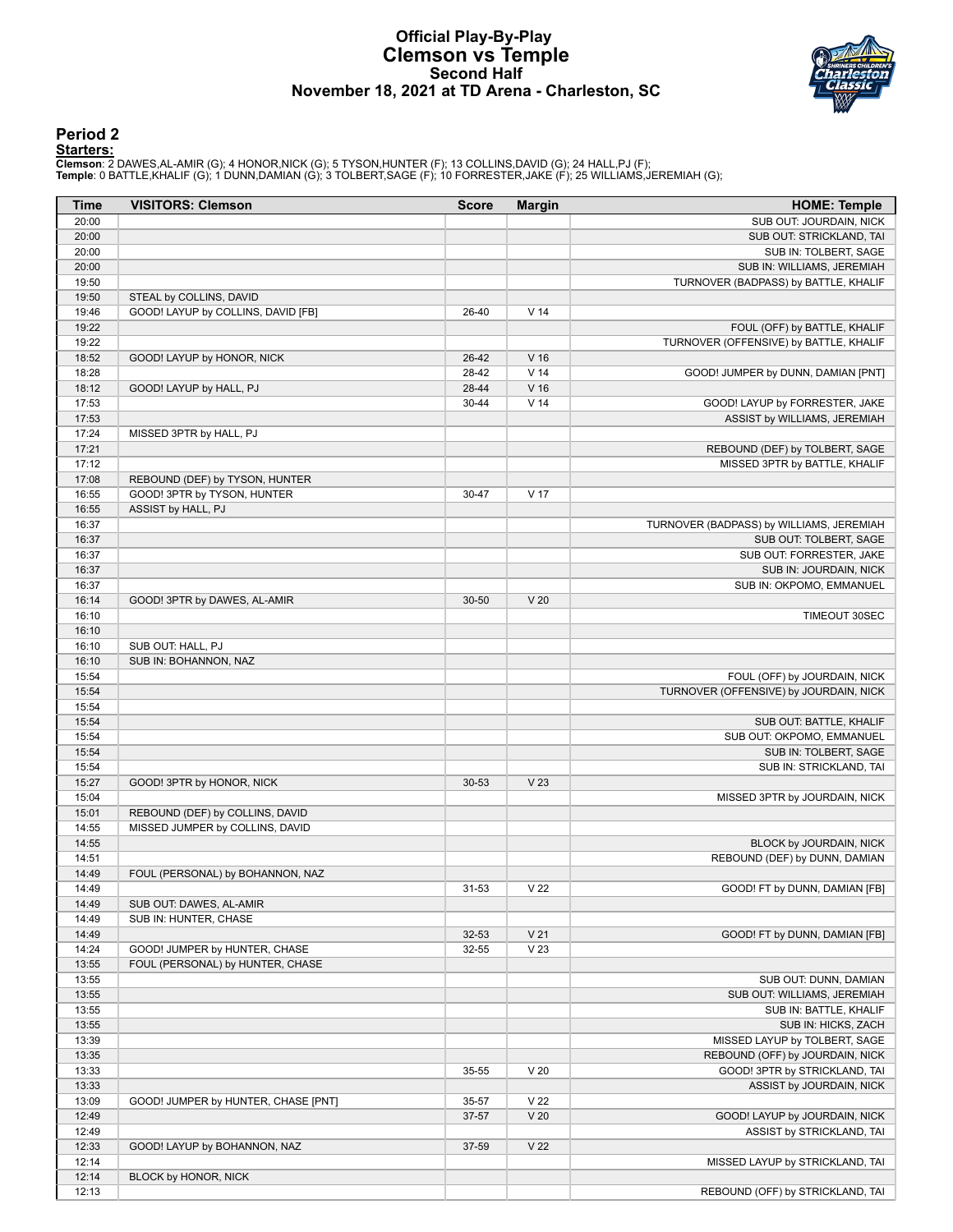| <b>Time</b>    | <b>VISITORS: Clemson</b>             | <b>Score</b> | <b>Margin</b>   | <b>HOME: Temple</b>                                    |
|----------------|--------------------------------------|--------------|-----------------|--------------------------------------------------------|
| 12:13          |                                      | 39-59        | V <sub>20</sub> | GOOD! LAYUP by STRICKLAND, TAI                         |
| 12:13          | SUB OUT: HONOR, NICK                 |              |                 |                                                        |
| 12:13          | SUB IN: DAWES, AL-AMIR               |              |                 |                                                        |
| 11:46          | MISSED 3PTR by DAWES, AL-AMIR        |              |                 |                                                        |
| 11:43          |                                      |              |                 | REBOUND (DEF) by TEAM                                  |
| 11:43<br>11:43 |                                      |              |                 |                                                        |
| 11:43          |                                      |              |                 | SUB OUT: TOLBERT, SAGE<br>SUB OUT: HICKS, ZACH         |
| 11:43          |                                      |              |                 | SUB IN: DUNN, DAMIAN                                   |
| 11:43          |                                      |              |                 | SUB IN: OKPOMO, EMMANUEL                               |
| 11:43          | SUB OUT: TYSON, HUNTER               |              |                 |                                                        |
| 11:43          | SUB IN: HALL, PJ                     |              |                 |                                                        |
| 11:29          |                                      |              |                 | MISSED JUMPER by DUNN, DAMIAN                          |
| 11:26          | REBOUND (DEF) by COLLINS, DAVID      |              |                 |                                                        |
| 11:14          | GOOD! DUNK by HALL, PJ               | 39-61        | V <sub>22</sub> |                                                        |
| 11:14          | ASSIST by DAWES, AL-AMIR             |              |                 |                                                        |
| 10:51          |                                      |              |                 | MISSED JUMPER by STRICKLAND, TAI                       |
| 10:48          | REBOUND (DEF) by HALL, PJ            |              |                 |                                                        |
| 10:36<br>10:36 | GOOD! FT by COLLINS, DAVID           | 39-62        | V <sub>23</sub> | FOUL (PERSONAL) by OKPOMO, EMMANUEL                    |
| 10:36          |                                      |              |                 | SUB OUT: BATTLE, KHALIF                                |
| 10:36          |                                      |              |                 | SUB OUT: JOURDAIN, NICK                                |
| 10:36          |                                      |              |                 | SUB OUT: STRICKLAND, TAI                               |
| 10:36          |                                      |              |                 | SUB IN: WHITE, JAHLIL                                  |
| 10:36          |                                      |              |                 | SUB IN: TOLBERT, SAGE                                  |
| 10:36          |                                      |              |                 | SUB IN: WILLIAMS, JEREMIAH                             |
| 10:36          | MISSED FT by COLLINS, DAVID          |              |                 |                                                        |
| 10:35          |                                      |              |                 | REBOUND (DEF) by TEAM                                  |
| 10:16          |                                      |              |                 | MISSED LAYUP by DUNN, DAMIAN                           |
| 10:13          | REBOUND (DEF) by HALL, PJ            |              |                 |                                                        |
| 10:06<br>10:03 | MISSED JUMPER by HALL, PJ            |              |                 | REBOUND (DEF) by WHITE, JAHLIL                         |
| 09:56          |                                      |              |                 | TURNOVER (BADPASS) by WHITE, JAHLIL                    |
| 09:56          | STEAL by HUNTER, CHASE               |              |                 |                                                        |
| 09:52          | MISSED DUNK by HUNTER, CHASE         |              |                 |                                                        |
| 09:49          |                                      |              |                 | REBOUND (DEF) by WILLIAMS, JEREMIAH                    |
| 09:47          |                                      |              |                 | MISSED 3PTR by WHITE, JAHLIL                           |
| 09:42          | REBOUND (DEF) by BOHANNON, NAZ       |              |                 |                                                        |
| 09:18          | MISSED JUMPER by HALL, PJ            |              |                 |                                                        |
| 09:16          | REBOUND (OFF) by BOHANNON, NAZ       |              |                 |                                                        |
| 09:16          |                                      |              |                 | FOUL (PERSONAL) by WHITE, JAHLIL                       |
| 09:16          | SUB OUT: COLLINS, DAVID              |              |                 |                                                        |
| 09:16<br>09:04 | SUB IN: HEMENWAY, ALEX               |              |                 |                                                        |
| 09:01          | MISSED 3PTR by HUNTER, CHASE         |              |                 | REBOUND (DEF) by TOLBERT, SAGE                         |
| 08:47          | FOUL (PERSONAL) by HUNTER, CHASE     |              |                 |                                                        |
| 08:47          | SUB OUT: HALL, PJ                    |              |                 |                                                        |
| 08:47          | SUB OUT: BOHANNON, NAZ               |              |                 |                                                        |
| 08:47          | SUB IN: SCHIEFFELIN, IAN             |              |                 |                                                        |
| 08:47          | SUB IN: TYSON, HUNTER                |              |                 |                                                        |
| 08:35          |                                      |              |                 | MISSED 3PTR by WHITE, JAHLIL                           |
| 08:31          | REBOUND (DEF) by HEMENWAY, ALEX      |              |                 |                                                        |
| 08:11          |                                      |              |                 | SUB OUT: OKPOMO, EMMANUEL                              |
| 08:11          |                                      |              |                 | SUB IN: JOURDAIN, NICK                                 |
| 08:11<br>08:11 |                                      |              |                 | SUB OUT: WILLIAMS, JEREMIAH<br>SUB IN: STRICKLAND, TAI |
| 08:03          | MISSED 3PTR by DAWES, AL-AMIR        |              |                 |                                                        |
| 07:58          | REBOUND (OFF) by HUNTER, CHASE       |              |                 |                                                        |
| 07:38          | TURNOVER (SHOTCLOCK) by TEAM         |              |                 |                                                        |
| 07:38          |                                      |              |                 |                                                        |
| 07:38          |                                      |              |                 | SUB OUT: DUNN, DAMIAN                                  |
| 07:38          |                                      |              |                 | SUB IN: BATTLE, KHALIF                                 |
| 07:15          |                                      |              |                 | MISSED JUMPER by WHITE, JAHLIL                         |
| 07:14          | REBOUND (DEF) by SCHIEFFELIN, IAN    |              |                 |                                                        |
| 06:52          | TURNOVER (BADPASS) by HEMENWAY, ALEX |              |                 |                                                        |
| 06:52          |                                      |              |                 | STEAL by JOURDAIN, NICK                                |
| 06:42<br>06:41 | REBOUND (DEF) by TEAM                |              |                 | MISSED JUMPER by STRICKLAND, TAI                       |
| 06:18          | MISSED LAYUP by DAWES, AL-AMIR       |              |                 |                                                        |
| 06:16          |                                      |              |                 | REBOUND (DEF) by WHITE, JAHLIL                         |
| 06:08          |                                      | 41-62        | V <sub>21</sub> | GOOD! LAYUP by BATTLE, KHALIF                          |
| 05:53          | GOOD! DUNK by TYSON, HUNTER          | 41-64        | V <sub>23</sub> |                                                        |
| 05:53          | ASSIST by HUNTER, CHASE              |              |                 |                                                        |
| 05:40          |                                      |              |                 | TURNOVER (BADPASS) by TOLBERT, SAGE                    |
| 05:40          |                                      |              |                 | SUB OUT: WHITE, JAHLIL                                 |
| 05:40          |                                      |              |                 | SUB OUT: TOLBERT, SAGE                                 |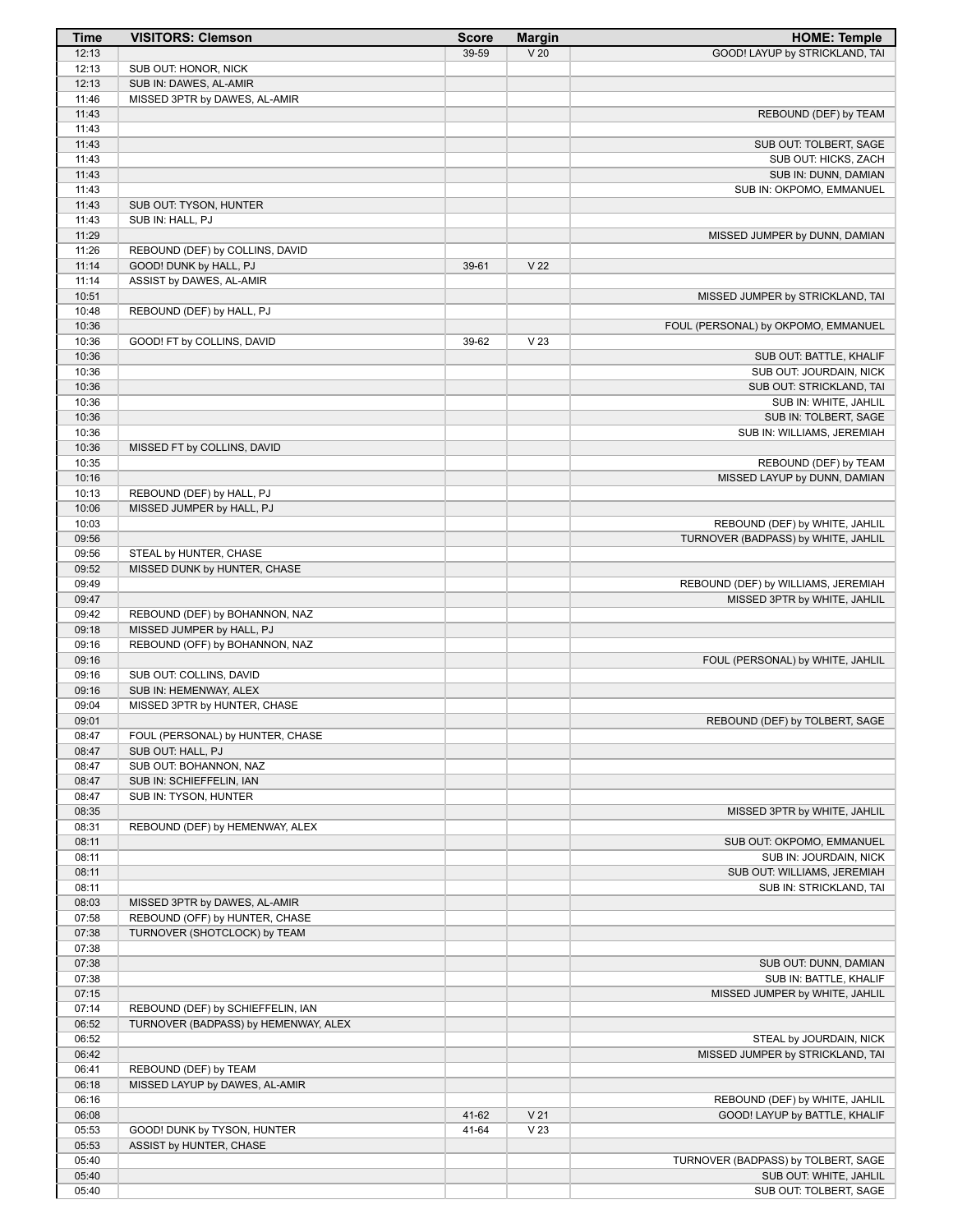| Time           | <b>VISITORS: Clemson</b>                                            | <b>Score</b>   | <b>Margin</b>                      | <b>HOME: Temple</b>                                               |
|----------------|---------------------------------------------------------------------|----------------|------------------------------------|-------------------------------------------------------------------|
| 05:40          |                                                                     |                |                                    | SUB IN: DUNN, DAMIAN                                              |
| 05:40          |                                                                     |                |                                    | SUB IN: HICKS, ZACH                                               |
| 05:40          | SUB OUT: DAWES, AL-AMIR                                             |                |                                    |                                                                   |
| 05:40          | SUB OUT: HEMENWAY, ALEX                                             |                |                                    |                                                                   |
| 05:40          | SUB IN: HONOR, NICK                                                 |                |                                    |                                                                   |
| 05:40          | SUB IN: COLLINS, DAVID                                              |                |                                    |                                                                   |
| 05:14          | MISSED JUMPER by COLLINS, DAVID                                     |                |                                    |                                                                   |
| 05:14          |                                                                     |                |                                    | BLOCK by JOURDAIN, NICK                                           |
| 05:10<br>05:07 |                                                                     | 43-64          | V <sub>21</sub>                    | REBOUND (DEF) by HICKS, ZACH<br>GOOD! JUMPER by DUNN, DAMIAN [FB] |
| 05:07          |                                                                     |                |                                    | ASSIST by HICKS, ZACH                                             |
| 04:45          | GOOD! JUMPER by SCHIEFFELIN, IAN [PNT]                              | 43-66          | V <sub>23</sub>                    |                                                                   |
| 04:45          | ASSIST by HUNTER, CHASE                                             |                |                                    |                                                                   |
| 04:30          | FOUL (PERSONAL) by TYSON, HUNTER                                    |                |                                    |                                                                   |
| 04:30          |                                                                     |                |                                    | SUB OUT: JOURDAIN, NICK                                           |
| 04:30          |                                                                     |                |                                    | SUB IN: TOLBERT, SAGE                                             |
| 04:25          |                                                                     |                |                                    | TURNOVER (BADPASS) by STRICKLAND, TAI                             |
| 04:25          | STEAL by SCHIEFFELIN, IAN                                           |                |                                    |                                                                   |
| 03:59          | MISSED 3PTR by HUNTER, CHASE                                        |                |                                    |                                                                   |
| 03:56          | REBOUND (OFF) by COLLINS, DAVID                                     |                |                                    |                                                                   |
| 03:40          | GOOD! DUNK by TYSON, HUNTER                                         | 43-68          | V <sub>25</sub>                    |                                                                   |
| 03:27          | FOUL (PERSONAL) by COLLINS, DAVID                                   |                |                                    |                                                                   |
| 03:27          |                                                                     |                |                                    |                                                                   |
| 03:27          |                                                                     |                |                                    | SUB OUT: BATTLE, KHALIF                                           |
| 03:27          |                                                                     |                |                                    | SUB OUT: DUNN, DAMIAN                                             |
| 03:27          |                                                                     |                |                                    | SUB OUT: STRICKLAND, TAI                                          |
| 03:27          |                                                                     |                |                                    | SUB IN: WHITE, JAHLIL                                             |
| 03:27          |                                                                     |                |                                    | SUB IN: MILLER, HYSIER                                            |
| 03:27          |                                                                     |                |                                    | SUB IN: WILLIAMS, JEREMIAH                                        |
| 03:27          | SUB OUT: TYSON, HUNTER                                              |                |                                    |                                                                   |
| 03:27          | SUB OUT: COLLINS, DAVID                                             |                |                                    |                                                                   |
| 03:27          | SUB IN: HEMENWAY, ALEX                                              |                |                                    |                                                                   |
| 03:27          | SUB IN: BOHANNON, NAZ                                               |                |                                    |                                                                   |
| 03:17          |                                                                     |                |                                    | MISSED JUMPER by HICKS, ZACH                                      |
| 03:14<br>03:14 |                                                                     | 45-68          | V <sub>23</sub>                    | REBOUND (OFF) by TOLBERT, SAGE<br>GOOD! LAYUP by TOLBERT, SAGE    |
| 03:14          | FOUL (PERSONAL) by SCHIEFFELIN, IAN                                 |                |                                    |                                                                   |
| 03:14          | SUB OUT: SCHIEFFELIN, IAN                                           |                |                                    |                                                                   |
| 03:14          | SUB IN: MIDDLEBROOKS, BEN                                           |                |                                    |                                                                   |
| 03:14          |                                                                     | 46-68          | V <sub>22</sub>                    | GOOD! FT by TOLBERT, SAGE                                         |
| 03:00          | MISSED JUMPER by HUNTER, CHASE                                      |                |                                    |                                                                   |
| 02:57          | REBOUND (OFF) by HONOR, NICK                                        |                |                                    |                                                                   |
| 02:39          | MISSED 3PTR by HEMENWAY, ALEX                                       |                |                                    |                                                                   |
| 02:36          |                                                                     |                |                                    | REBOUND (DEF) by WHITE, JAHLIL                                    |
| 02:24          |                                                                     |                |                                    | MISSED LAYUP by MILLER, HYSIER                                    |
| 02:21          | REBOUND (DEF) by MIDDLEBROOKS, BEN                                  |                |                                    |                                                                   |
| 01:57          | GOOD! 3PTR by HEMENWAY, ALEX                                        | 46-71          | V <sub>25</sub>                    |                                                                   |
| 01:57          | ASSIST by HUNTER, CHASE                                             |                |                                    |                                                                   |
| 01:57          |                                                                     |                |                                    | FOUL (PERSONAL) by WILLIAMS, JEREMIAH                             |
| 01:57          |                                                                     |                |                                    | SUB OUT: WILLIAMS, JEREMIAH                                       |
| 01:57          |                                                                     |                |                                    | SUB IN: ADEMOKOYA, QUINCY                                         |
| 01:57          | SUB OUT: HONOR, NICK                                                |                |                                    |                                                                   |
| 01:57          | SUB IN: FOX, PARKER                                                 |                |                                    |                                                                   |
| 01:56          | MISSED FT by HEMENWAY, ALEX                                         |                |                                    |                                                                   |
| 01:55          | REBOUND (OFF) by MIDDLEBROOKS, BEN<br>GOOD! JUMPER by HUNTER, CHASE |                |                                    |                                                                   |
| 01:43<br>01:28 |                                                                     | 46-73<br>48-73 | V <sub>27</sub><br>V <sub>25</sub> |                                                                   |
| 01:28          |                                                                     |                |                                    | GOOD! DUNK by TOLBERT, SAGE<br>ASSIST by HICKS, ZACH              |
| 01:24          | TIMEOUT 30SEC                                                       |                |                                    |                                                                   |
| 01:24          |                                                                     |                |                                    | SUB OUT: TOLBERT, SAGE                                            |
| 01:24          |                                                                     |                |                                    | SUB IN: JOURDAIN, NICK                                            |
| 01:24          | SUB OUT: HEMENWAY, ALEX                                             |                |                                    |                                                                   |
| 01:24          | SUB IN: FOSTER, DEVIN                                               |                |                                    |                                                                   |
| 01:03          | GOOD! JUMPER by BOHANNON, NAZ [PNT]                                 | 48-75          | V <sub>27</sub>                    |                                                                   |
| 00:55          |                                                                     |                |                                    | TURNOVER (LOSTBALL) by MILLER, HYSIER                             |
| 00:43          | TURNOVER (LOSTBALL) by HUNTER, CHASE                                |                |                                    |                                                                   |
| 00:43          |                                                                     |                |                                    | STEAL by JOURDAIN, NICK                                           |
| 00:23          |                                                                     |                |                                    | MISSED 3PTR by WHITE, JAHLIL                                      |
| 00:20          |                                                                     |                |                                    | REBOUND (OFF) by JOURDAIN, NICK                                   |
| 00:18          |                                                                     |                |                                    | MISSED 3PTR by HICKS, ZACH                                        |
| 00:15          | REBOUND (DEF) by FOX, PARKER                                        |                |                                    |                                                                   |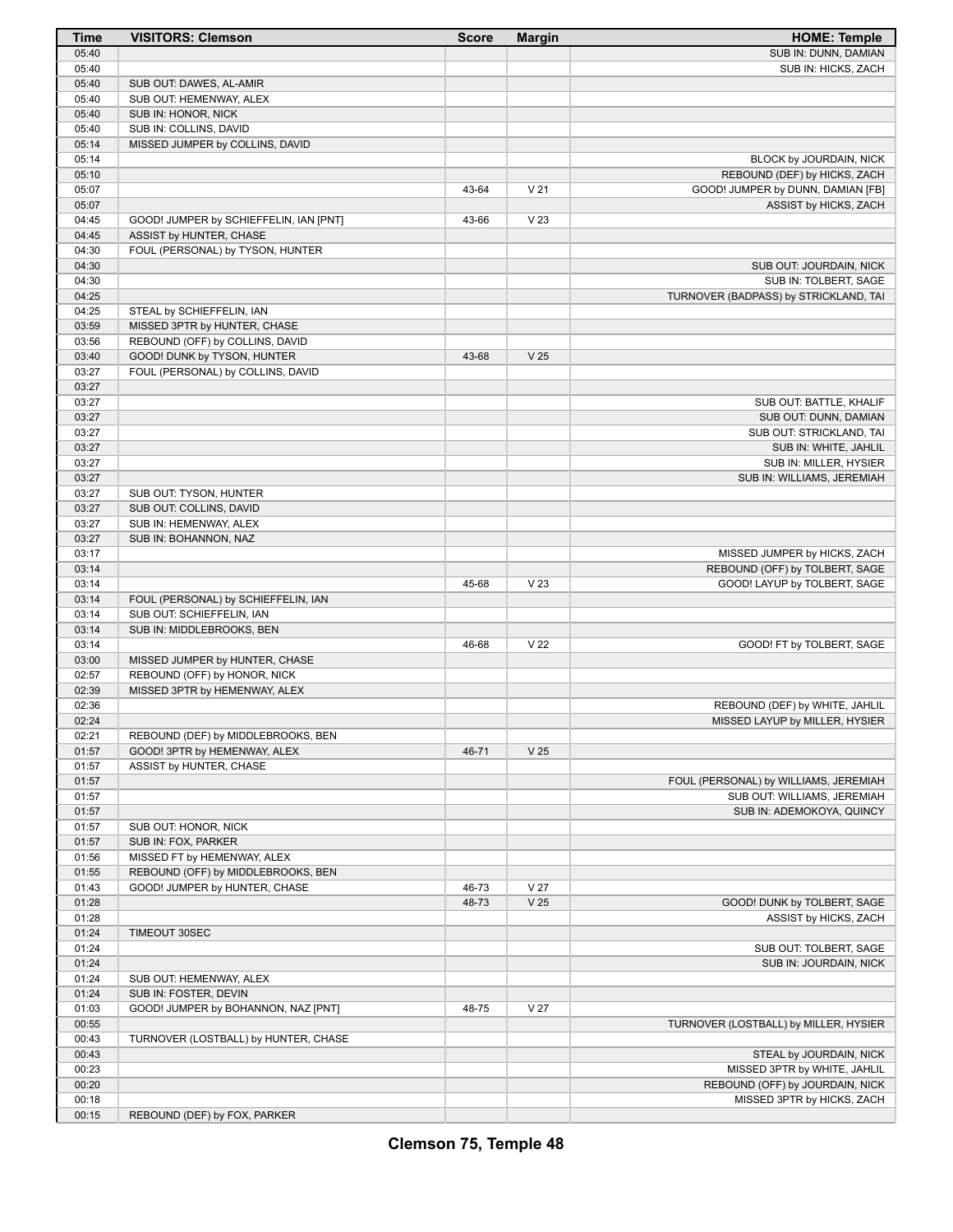| <b>Points (This Period)</b> | <b>CLE</b>     | TEM            |
|-----------------------------|----------------|----------------|
| In the Paint                | 20             | 14             |
| Off Turns                   | 12             |                |
| 2nd Chance                  |                |                |
| <b>Fast Break</b>           |                |                |
| Bench                       | 15             |                |
| Per Poss                    | 1.321<br>17/28 | 0.759<br>11/29 |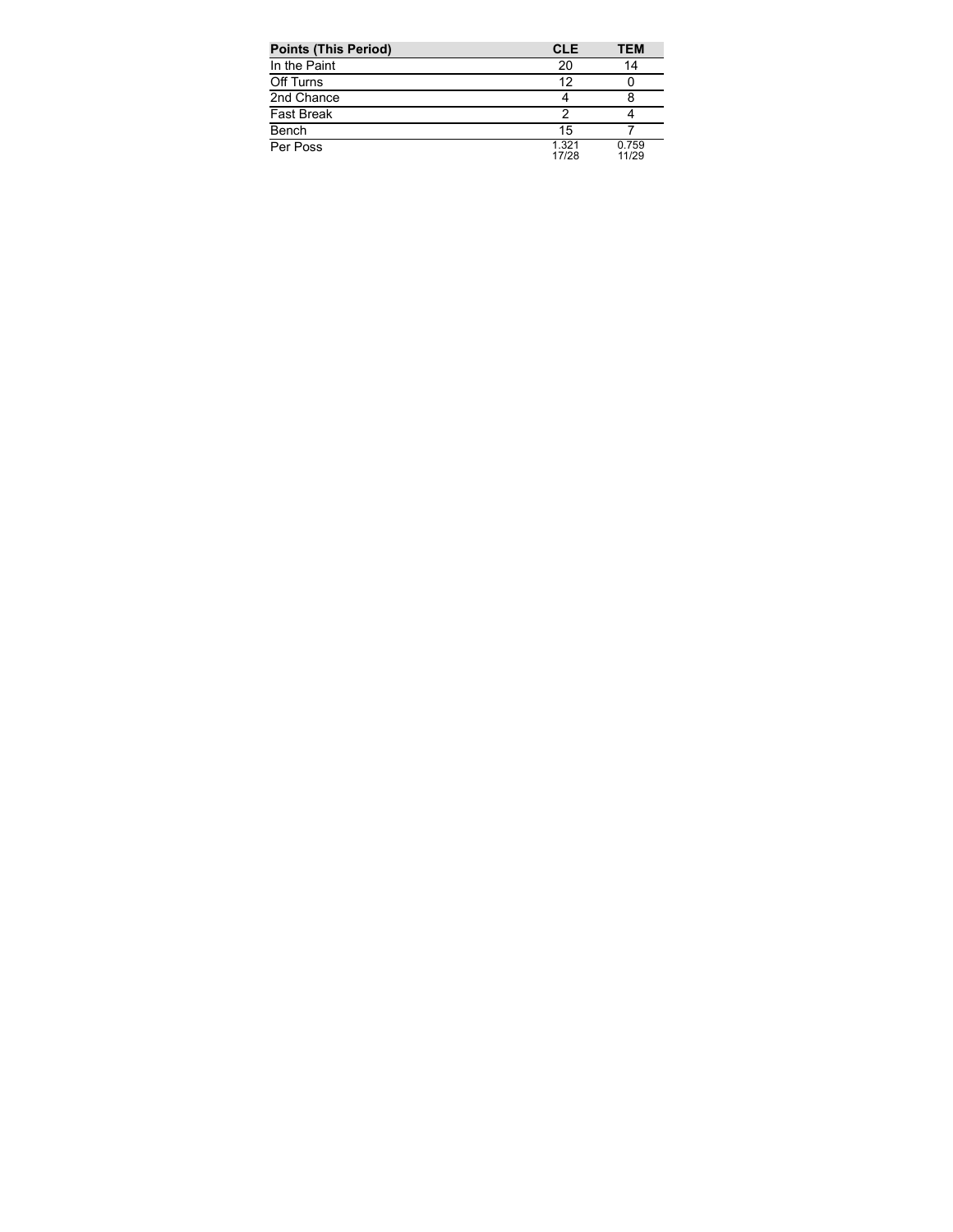# **Official Scoring/Possession Reference Chart Clemson vs Temple Period 1 November 18, 2021 at TD Arena - Charleston, SC**



# **Period 1**

<mark>Starters:</mark><br>Clemson: 2 DAWES,AL-AMIR (G); 4 HONOR,NICK (G); 5 TYSON,HUNTER (F); 13 COLLINS,DAVID (G); 24 HALL,PJ (F);<br>Temple: 0 BATTLE,KHALIF (G); 1 DUNN,DAMIAN (G); 3 TOLBERT,SAGE (F); 10 FORRESTER,JAKE (F); 25 WILLIAMS,J

| <b>Time</b> | <b>VISITORS: Clemson</b>       | <b>Score</b> | <b>Margin</b>   | <b>HOME: Temple</b>                      |
|-------------|--------------------------------|--------------|-----------------|------------------------------------------|
| 19:45       |                                | $2 - 0$      | H <sub>2</sub>  | GOOD! DUNK by BATTLE, KHALIF [FB]        |
| 18:27       |                                | $4 - 0$      | H <sub>4</sub>  | GOOD! LAYUP by TOLBERT, SAGE [FB/PNT]    |
| 18:08       | GOOD! 3PTR by HONOR, NICK      | $4 - 3$      | H <sub>1</sub>  |                                          |
| 17:09       |                                | $5 - 3$      | H <sub>2</sub>  | GOOD! FT by DUNN, DAMIAN                 |
| 17:09       |                                | $6 - 3$      | $H_3$           | GOOD! FT by DUNN, DAMIAN                 |
| 16:41       | GOOD! JUMPER by HALL, PJ [PNT] | $6-5$        | H <sub>1</sub>  |                                          |
| 16:22       |                                | $8 - 5$      | $H_3$           | GOOD! JUMPER by WILLIAMS, JEREMIAH [PNT] |
| 16:00       | GOOD! JUMPER by HONOR, NICK    | $8 - 7$      | H <sub>1</sub>  |                                          |
| 15:34       |                                | $10 - 7$     | $H_3$           | GOOD! JUMPER by WILLIAMS, JEREMIAH       |
| 15:19       | GOOD! LAYUP by HONOR, NICK     | $10-9$       | H <sub>1</sub>  |                                          |
| 15:19       | GOOD! FT by HONOR, NICK        | $10 - 10$    | $\top$          |                                          |
| 15:00       |                                | $13 - 10$    | $H_3$           | GOOD! 3PTR by DUNN, DAMIAN               |
| 14:39       | GOOD! 3PTR by HONOR, NICK      | $13 - 13$    | $\mathsf T$     |                                          |
| 14:07       | GOOD! 3PTR by HONOR, NICK      | 13-16        | $V_3$           |                                          |
| 13:48       |                                | $15 - 16$    | V <sub>1</sub>  | GOOD! JUMPER by STRICKLAND, TAI          |
| 13:18       | GOOD! LAYUP by HALL, PJ        | $15 - 18$    | $V_3$           |                                          |
| 12:45       |                                | 16-18        | V <sub>2</sub>  | GOOD! FT by STRICKLAND, TAI              |
| 12:13       | GOOD! LAYUP by BOHANNON, NAZ   | 16-20        | V <sub>4</sub>  |                                          |
| 11:42       |                                | 18-20        | V <sub>2</sub>  | GOOD! JUMPER by STRICKLAND, TAI [PNT]    |
| 08:58       | GOOD! 3PTR by HEMENWAY, ALEX   | 18-23        | V <sub>5</sub>  |                                          |
| 08:26       |                                | 21-23        | V <sub>2</sub>  | GOOD! 3PTR by STRICKLAND, TAI            |
| 07:56       |                                | 24-23        | H <sub>1</sub>  | GOOD! 3PTR by STRICKLAND, TAI            |
| 07:24       | GOOD! 3PTR by HALL, PJ         | 24-26        | V <sub>2</sub>  |                                          |
| 06:36       | GOOD! JUMPER by HALL, PJ       | 24-28        | V <sub>4</sub>  |                                          |
| 06:16       |                                | 26-28        | V <sub>2</sub>  | GOOD! JUMPER by DUNN, DAMIAN             |
| 04:25       | GOOD! 3PTR by SCHIEFFELIN, IAN | 26-31        | V <sub>5</sub>  |                                          |
| 03:41       | GOOD! JUMPER by COLLINS, DAVID | 26-33        | V <sub>7</sub>  |                                          |
| 01:46       | GOOD! FT by COLLINS, DAVID     | 26-34        | V8              |                                          |
| 01:46       | GOOD! FT by COLLINS, DAVID     | 26-35        | V <sub>9</sub>  |                                          |
| 01:08       | GOOD! 3PTR by TYSON, HUNTER    | 26-38        | V <sub>12</sub> |                                          |

**Clemson 38, Temple 26**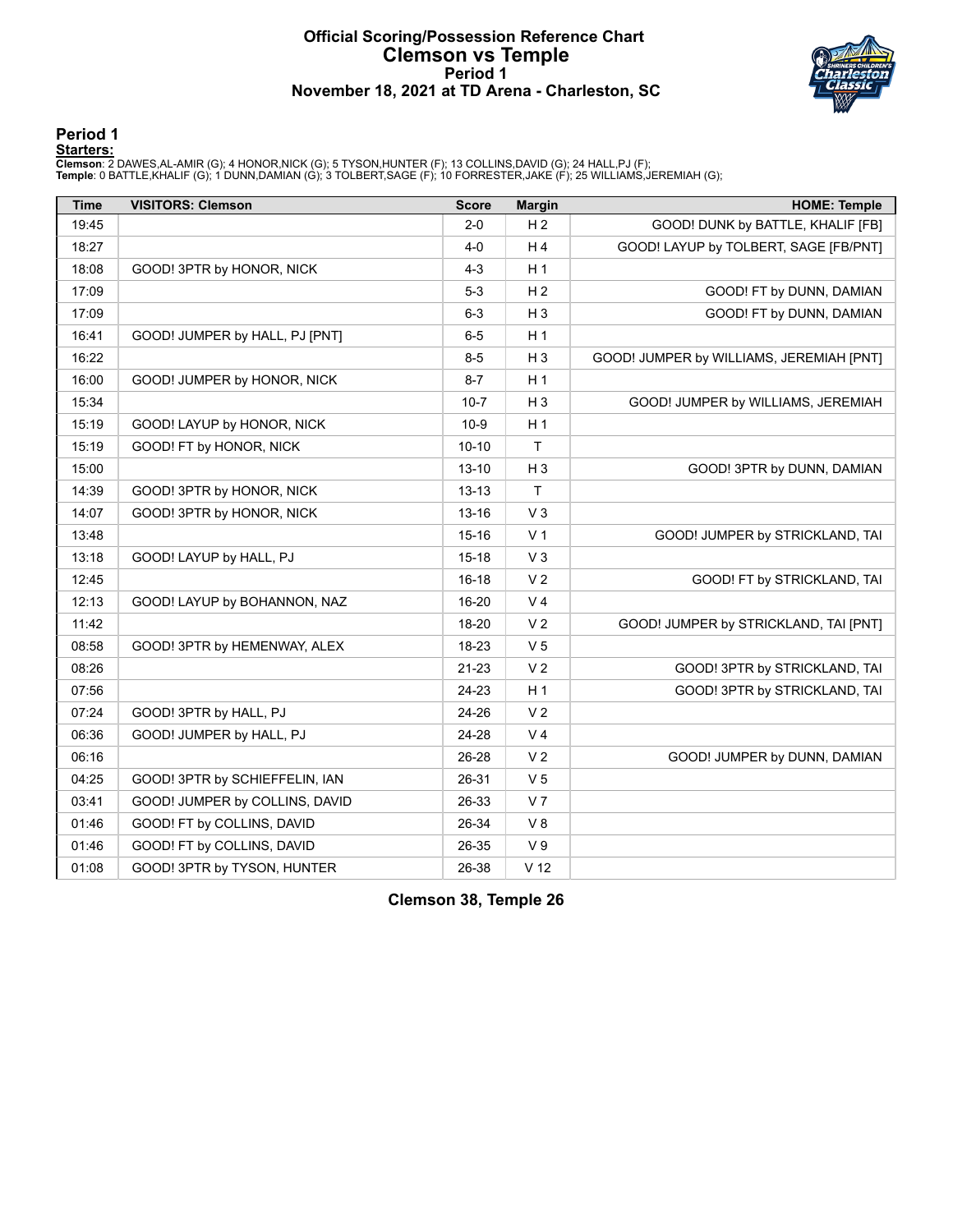# **Official Scoring/Possession Reference Chart Clemson vs Temple Period 2 November 18, 2021 at TD Arena - Charleston, SC**



# **Period 2**

<mark>Starters:</mark><br>Clemson: 2 DAWES,AL-AMIR (G); 4 HONOR,NICK (G); 5 TYSON,HUNTER (F); 13 COLLINS,DAVID (G); 24 HALL,PJ (F);<br>Temple: 0 BATTLE,KHALIF (G); 1 DUNN,DAMIAN (G); 3 TOLBERT,SAGE (F); 10 FORRESTER,JAKE (F); 25 WILLIAMS,J

| <b>Time</b> | <b>VISITORS: Clemson</b>               | <b>Score</b> | <b>Margin</b>   | <b>HOME: Temple</b>                |
|-------------|----------------------------------------|--------------|-----------------|------------------------------------|
| 19:46       | GOOD! LAYUP by COLLINS, DAVID [FB]     | 26-40        | V <sub>14</sub> |                                    |
| 18:52       | GOOD! LAYUP by HONOR, NICK             | 26-42        | V <sub>16</sub> |                                    |
| 18:28       |                                        | 28-42        | V <sub>14</sub> | GOOD! JUMPER by DUNN, DAMIAN [PNT] |
| 18:12       | GOOD! LAYUP by HALL, PJ                | 28-44        | V <sub>16</sub> |                                    |
| 17:53       |                                        | 30-44        | V <sub>14</sub> | GOOD! LAYUP by FORRESTER, JAKE     |
| 16:55       | GOOD! 3PTR by TYSON, HUNTER            | 30-47        | V 17            |                                    |
| 16:14       | GOOD! 3PTR by DAWES, AL-AMIR           | $30 - 50$    | V <sub>20</sub> |                                    |
| 15:27       | GOOD! 3PTR by HONOR, NICK              | $30 - 53$    | V <sub>23</sub> |                                    |
| 14:49       |                                        | $31 - 53$    | V <sub>22</sub> | GOOD! FT by DUNN, DAMIAN [FB]      |
| 14:49       |                                        | 32-53        | V <sub>21</sub> | GOOD! FT by DUNN, DAMIAN [FB]      |
| 14:24       | GOOD! JUMPER by HUNTER, CHASE          | 32-55        | V <sub>23</sub> |                                    |
| 13:33       |                                        | 35-55        | V <sub>20</sub> | GOOD! 3PTR by STRICKLAND, TAI      |
| 13:09       | GOOD! JUMPER by HUNTER, CHASE [PNT]    | 35-57        | V <sub>22</sub> |                                    |
| 12:49       |                                        | 37-57        | V <sub>20</sub> | GOOD! LAYUP by JOURDAIN, NICK      |
| 12:33       | GOOD! LAYUP by BOHANNON, NAZ           | 37-59        | V <sub>22</sub> |                                    |
| 12:13       |                                        | 39-59        | V <sub>20</sub> | GOOD! LAYUP by STRICKLAND, TAI     |
| 11:14       | GOOD! DUNK by HALL, PJ                 | 39-61        | V <sub>22</sub> |                                    |
| 10:36       | GOOD! FT by COLLINS, DAVID             | 39-62        | V <sub>23</sub> |                                    |
| 06:08       |                                        | 41-62        | V <sub>21</sub> | GOOD! LAYUP by BATTLE, KHALIF      |
| 05:53       | GOOD! DUNK by TYSON, HUNTER            | 41-64        | V <sub>23</sub> |                                    |
| 05:07       |                                        | 43-64        | V <sub>21</sub> | GOOD! JUMPER by DUNN, DAMIAN [FB]  |
| 04:45       | GOOD! JUMPER by SCHIEFFELIN, IAN [PNT] | 43-66        | V <sub>23</sub> |                                    |
| 03:40       | GOOD! DUNK by TYSON, HUNTER            | 43-68        | V <sub>25</sub> |                                    |
| 03:14       |                                        | 45-68        | V <sub>23</sub> | GOOD! LAYUP by TOLBERT, SAGE       |
| 03:14       |                                        | 46-68        | V <sub>22</sub> | GOOD! FT by TOLBERT, SAGE          |
| 01:57       | GOOD! 3PTR by HEMENWAY, ALEX           | 46-71        | V <sub>25</sub> |                                    |
| 01:43       | GOOD! JUMPER by HUNTER, CHASE          | 46-73        | V <sub>27</sub> |                                    |
| 01:28       |                                        | 48-73        | V <sub>25</sub> | GOOD! DUNK by TOLBERT, SAGE        |
| 01:03       | GOOD! JUMPER by BOHANNON, NAZ [PNT]    | 48-75        | V <sub>27</sub> |                                    |

**Clemson 75, Temple 48**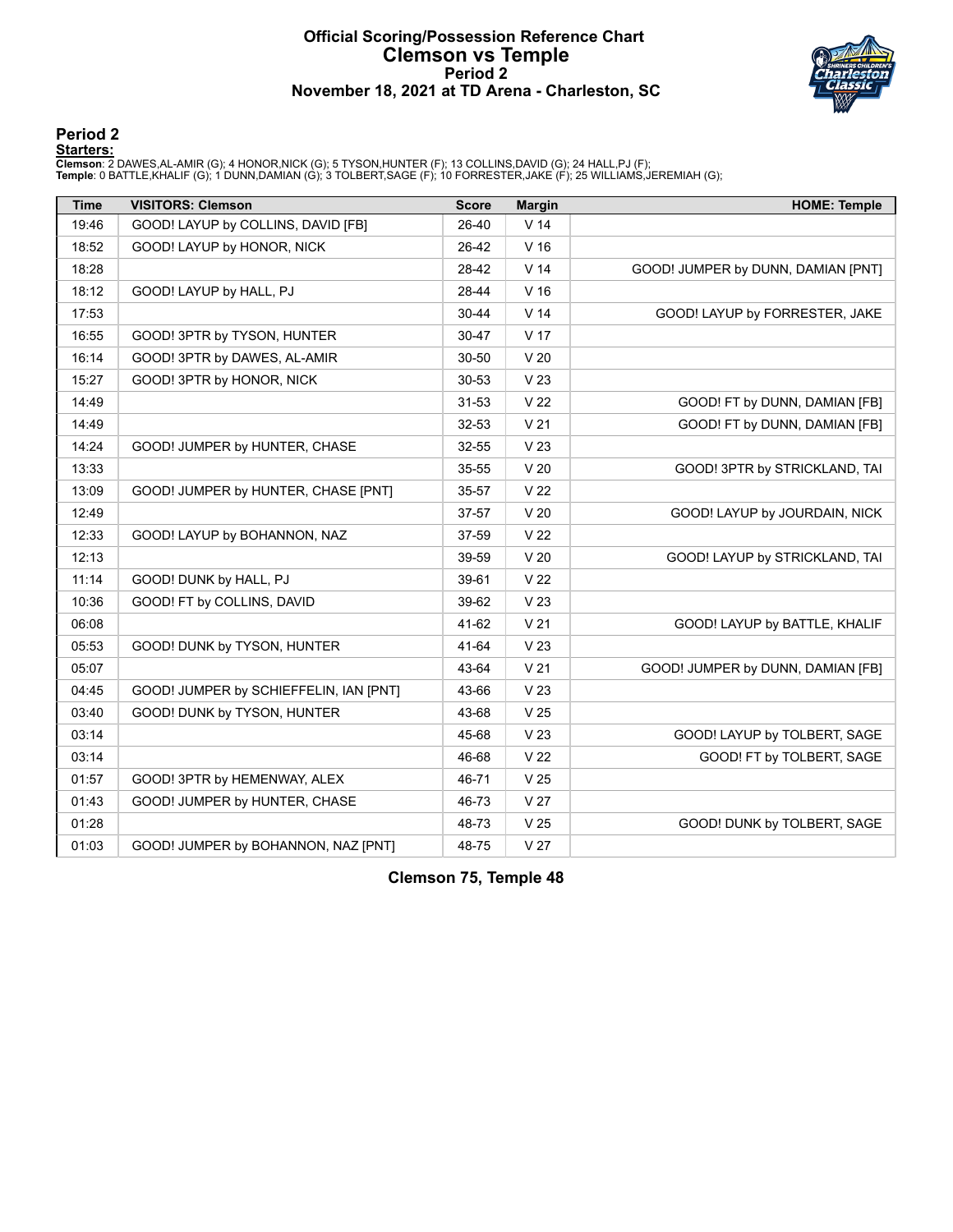

#### **Official Substitutions Log Clemson vs Temple Period 1 November 18, 2021 at TD Arena - Charleston, SC**

| <b>VISITORS: Clemson</b>    | <b>Time</b>    | <b>Score</b> | <b>HOME: Temple</b>         |
|-----------------------------|----------------|--------------|-----------------------------|
| 2 DAWES.AL-AMIR             |                |              | 0 BATTLE, KHALIF            |
| 4 HONOR, NICK               |                |              | 1 DUNN, DAMIAN              |
| 5 TYSON, HUNTER             |                |              | 3 TOLBERT, SAGE             |
| 13 COLLINS, DAVID           |                |              | 10 FORRESTER, JAKE          |
| 24 HALL, PJ                 |                |              | 25 WILLIAMS, JEREMIAH       |
|                             | 15:19          | $9 - 10$     | SUB OUT: FORRESTER, JAKE    |
|                             | 15:19          |              | SUB IN: JOURDAIN, NICK      |
| SUB OUT: 13 COLLINS, DAVID  | 15:19          |              |                             |
| SUB IN: 3 HUNTER, CHASE     | 15:19          |              |                             |
|                             | 14:19          | $13 - 13$    | SUB OUT: TOLBERT, SAGE      |
|                             | 14:19          |              | SUB OUT: WILLIAMS, JEREMIAH |
|                             | 14:19          |              | SUB IN: WHITE, JAHLIL       |
|                             | 14:19          |              | SUB IN: STRICKLAND, TAI     |
| SUB OUT: 24 HALL, PJ        | 12:45          | 18-15        |                             |
| SUB IN: 33 BOHANNON, NAZ    | 12:45          |              |                             |
|                             | 12:31          | 18-16        | SUB OUT: DUNN, DAMIAN       |
|                             | 12:31          |              | SUB IN: HICKS, ZACH         |
|                             | 11:18          | $20 - 18$    | SUB OUT: BATTLE, KHALIF     |
|                             | 11:18          |              | SUB OUT: WHITE, JAHLIL      |
|                             | 11:18          |              | SUB IN: DUNN, DAMIAN        |
|                             | 11:18          |              | SUB IN: TOLBERT, SAGE       |
| SUB OUT: 4 HONOR, NICK      | 11:18          |              |                             |
| SUB IN: 12 HEMENWAY.ALEX    | 11:18          |              |                             |
|                             | 10:41          | $20 - 18$    | SUB OUT: TOLBERT, SAGE      |
|                             | 10:41          |              | SUB IN: WHITE, JAHLIL       |
|                             | 10:13          | $20 - 18$    | SUB OUT: WHITE, JAHLIL      |
|                             | 10:13          |              | SUB OUT: JOURDAIN, NICK     |
|                             | 10:13          |              | SUB IN: TOLBERT, SAGE       |
|                             | 10:13          |              | SUB IN: FORRESTER, JAKE     |
| SUB OUT: 5 TYSON, HUNTER    | 10:13          |              |                             |
| SUB IN: 24 HALL, PJ         | 10:13          |              |                             |
|                             | 07:34          | 23-24        | SUB OUT: STRICKLAND, TAI    |
|                             | 07:34          |              | SUB OUT: HICKS, ZACH        |
|                             | 07:34          |              | SUB IN: BATTLE, KHALIF      |
|                             | 07:34          |              | SUB IN: WILLIAMS, JEREMIAH  |
| SUB OUT: 2 DAWES, AL-AMIR   | 07:34          |              |                             |
| SUB OUT: 3 HUNTER, CHASE    | 07:34          |              |                             |
| SUB IN: 4 HONOR, NICK       | 07:34          |              |                             |
| SUB IN: 13 COLLINS, DAVID   | 07:34          |              |                             |
|                             | 05:38          | 28-26        | SUB OUT: FORRESTER, JAKE    |
|                             | 05:38          |              | SUB IN: OKPOMO, EMMANUEL    |
| SUB OUT: 24 HALL, PJ        | 05:38          |              |                             |
| SUB OUT: 33 BOHANNON, NAZ   | 05:38          |              |                             |
| SUB IN: 1 SCHIEFFELIN, IAN  | 05:38          |              |                             |
| SUB IN: 5 TYSON, HUNTER     | 05:38          |              |                             |
|                             | 05:03          | 28-26        | SUB OUT: DUNN, DAMIAN       |
|                             | 05:03          |              | SUB IN: HICKS, ZACH         |
| SUB OUT: 12 HEMENWAY, ALEX  | 05:03          |              |                             |
| SUB IN: 2 DAWES, AL-AMIR    | 05:03          |              |                             |
|                             | 04:03          | 31-26        | SUB OUT: HICKS, ZACH        |
|                             | 04:03          |              | SUB IN: DUNN, DAMIAN        |
|                             | 03:08          | 33-26        | SUB OUT: OKPOMO, EMMANUEL   |
|                             | 03:08          |              | SUB IN: JOURDAIN, NICK      |
|                             | 01:46          | 33-26        | SUB OUT: WILLIAMS, JEREMIAH |
|                             |                |              |                             |
|                             | 01:46          |              | SUB IN: STRICKLAND, TAI     |
| SUB OUT: 1 SCHIEFFELIN, IAN | 01:46          |              |                             |
| SUB IN: 24 HALL, PJ         | 01:46<br>01:46 |              |                             |
|                             |                |              | SUB OUT: TOLBERT, SAGE      |
|                             | 01:46          |              | SUB IN: FORRESTER, JAKE     |

**Clemson 38, Temple 26**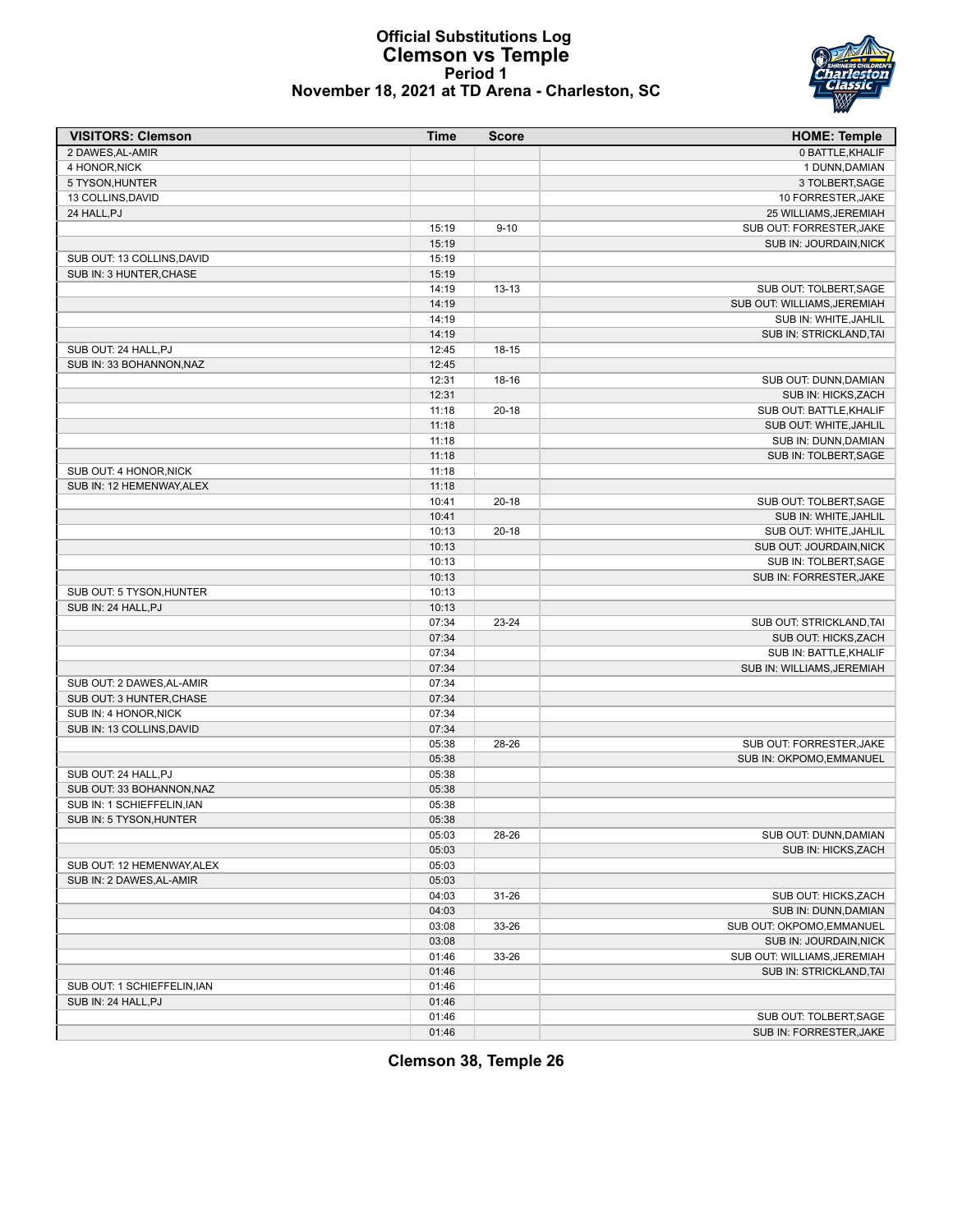

#### **Official Substitutions Log Clemson vs Temple Period 2 November 18, 2021 at TD Arena - Charleston, SC**

| <b>VISITORS: Clemson</b>                             | Time           | <b>Score</b>   | <b>HOME: Temple</b>                            |
|------------------------------------------------------|----------------|----------------|------------------------------------------------|
| 2 DAWES, AL-AMIR                                     |                |                | 0 BATTLE, KHALIF                               |
| 4 HONOR, NICK                                        |                |                | 1 DUNN, DAMIAN                                 |
| 5 TYSON, HUNTER                                      |                |                | 3 TOLBERT, SAGE                                |
| 13 COLLINS, DAVID                                    |                |                | 10 FORRESTER, JAKE<br>25 WILLIAMS, JEREMIAH    |
| 24 HALL, PJ                                          | 20:00          | $\overline{a}$ | SUB OUT: JOURDAIN, NICK                        |
|                                                      | 20:00          |                | SUB OUT: STRICKLAND, TAI                       |
|                                                      | 20:00          |                | SUB IN: TOLBERT, SAGE                          |
|                                                      | 20:00          |                | SUB IN: WILLIAMS, JEREMIAH                     |
|                                                      | 16:37          | 47-30          | SUB OUT: TOLBERT, SAGE                         |
|                                                      | 16:37          |                | SUB OUT: FORRESTER, JAKE                       |
|                                                      | 16:37          |                | SUB IN: JOURDAIN, NICK                         |
|                                                      | 16:37          |                | SUB IN: OKPOMO, EMMANUEL                       |
| SUB OUT: 24 HALL, PJ                                 | 16:10          | 50-30          |                                                |
| SUB IN: 33 BOHANNON, NAZ                             | 16:10          |                |                                                |
|                                                      | 15:54          | 50-30          | SUB OUT: BATTLE, KHALIF                        |
|                                                      | 15:54          |                | SUB OUT: OKPOMO, EMMANUEL                      |
|                                                      | 15:54          |                | SUB IN: TOLBERT, SAGE                          |
|                                                      | 15:54          |                | SUB IN: STRICKLAND, TAI                        |
| SUB OUT: 2 DAWES, AL-AMIR<br>SUB IN: 3 HUNTER, CHASE | 14:49<br>14:49 | 53-31          |                                                |
|                                                      | 13:55          | 55-32          | SUB OUT: DUNN, DAMIAN                          |
|                                                      | 13:55          |                | SUB OUT: WILLIAMS, JEREMIAH                    |
|                                                      | 13:55          |                | SUB IN: BATTLE, KHALIF                         |
|                                                      | 13:55          |                | SUB IN: HICKS, ZACH                            |
| SUB OUT: 4 HONOR, NICK                               | 12:13          | 59-39          |                                                |
| SUB IN: 2 DAWES, AL-AMIR                             | 12:13          |                |                                                |
|                                                      | 11:43          | 59-39          | SUB OUT: TOLBERT, SAGE                         |
|                                                      | 11:43          |                | SUB OUT: HICKS, ZACH                           |
|                                                      | 11:43          |                | SUB IN: DUNN, DAMIAN                           |
|                                                      | 11:43          |                | SUB IN: OKPOMO, EMMANUEL                       |
| SUB OUT: 5 TYSON, HUNTER                             | 11:43          |                |                                                |
| SUB IN: 24 HALL, PJ                                  | 11:43          |                |                                                |
|                                                      | 10:36          | 62-39          | SUB OUT: BATTLE, KHALIF                        |
|                                                      | 10:36          |                | SUB OUT: JOURDAIN, NICK                        |
|                                                      | 10:36          |                | SUB OUT: STRICKLAND, TAI                       |
|                                                      | 10:36<br>10:36 |                | SUB IN: WHITE, JAHLIL<br>SUB IN: TOLBERT, SAGE |
|                                                      | 10:36          |                | SUB IN: WILLIAMS, JEREMIAH                     |
| SUB OUT: 13 COLLINS, DAVID                           | 09:16          | 62-39          |                                                |
| SUB IN: 12 HEMENWAY, ALEX                            | 09:16          |                |                                                |
| SUB OUT: 24 HALL, PJ                                 | 08:47          | 62-39          |                                                |
| SUB OUT: 33 BOHANNON, NAZ                            | 08:47          |                |                                                |
| SUB IN: 1 SCHIEFFELIN, IAN                           | 08:47          |                |                                                |
| SUB IN: 5 TYSON.HUNTER                               | 08:47          |                |                                                |
|                                                      | 08:11          | 62-39          | SUB OUT: OKPOMO, EMMANUEL                      |
|                                                      | 08:11          |                | SUB IN: JOURDAIN, NICK                         |
|                                                      | 08:11          |                | SUB OUT: WILLIAMS, JEREMIAH                    |
|                                                      | 08:11          |                | SUB IN: STRICKLAND, TAI                        |
|                                                      | 07:38          | 62-39          | SUB OUT: DUNN, DAMIAN                          |
|                                                      | 07:38          |                | SUB IN: BATTLE, KHALIF                         |
|                                                      | 05:40          | 64-41          | SUB OUT: WHITE, JAHLIL                         |
|                                                      | 05:40          |                | SUB OUT: TOLBERT, SAGE                         |
|                                                      | 05:40<br>05:40 |                | SUB IN: DUNN, DAMIAN<br>SUB IN: HICKS, ZACH    |
| SUB OUT: 2 DAWES, AL-AMIR                            | 05:40          |                |                                                |
| SUB OUT: 12 HEMENWAY, ALEX                           | 05:40          |                |                                                |
| SUB IN: 4 HONOR, NICK                                | 05:40          |                |                                                |
| SUB IN: 13 COLLINS, DAVID                            | 05:40          |                |                                                |
|                                                      | 04:30          | 66-43          | SUB OUT: JOURDAIN, NICK                        |
|                                                      | 04:30          |                | SUB IN: TOLBERT, SAGE                          |
|                                                      | 03:27          | 68-43          | SUB OUT: BATTLE, KHALIF                        |
|                                                      | 03:27          |                | SUB OUT: DUNN, DAMIAN                          |
|                                                      | 03:27          |                | SUB OUT: STRICKLAND, TAI                       |
|                                                      | 03:27          |                | SUB IN: WHITE, JAHLIL                          |
|                                                      | 03:27          |                | SUB IN: MILLER, HYSIER                         |
|                                                      | 03:27          |                | SUB IN: WILLIAMS, JEREMIAH                     |
| SUB OUT: 5 TYSON, HUNTER                             | 03:27          |                |                                                |
| SUB OUT: 13 COLLINS, DAVID                           | 03:27          |                |                                                |